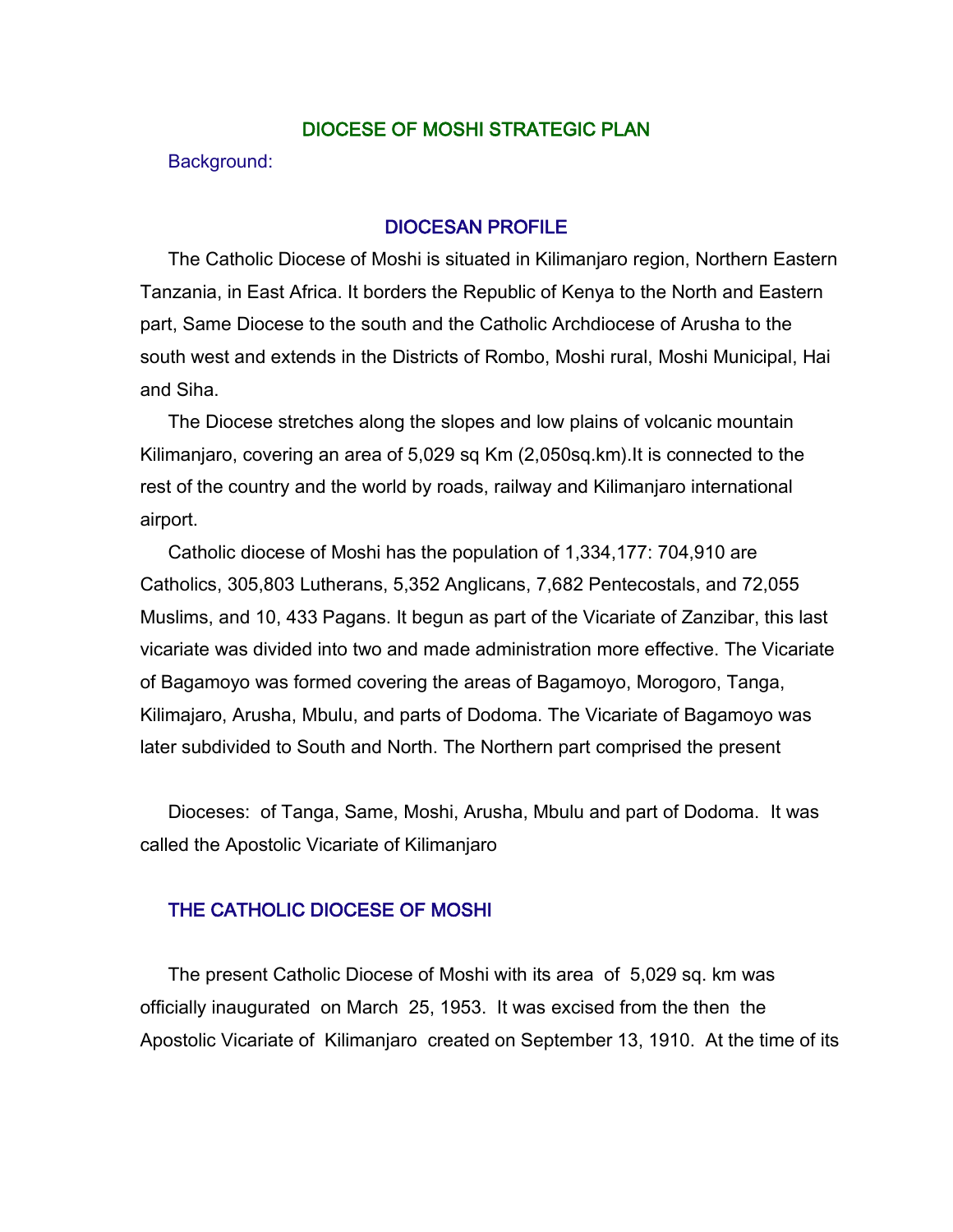inauguration in 1953, the Diocese comprised the present Catholic Archdiocese of Arusha and Same. Mbulu was by then a juridical Diocese.

#### Local Ordinaries of the Diocese as from 1953:

| Rt. Rev. Joseph Byrne C.S.Sp        | 1953-1959      |
|-------------------------------------|----------------|
| Rt. Rev. Joseph P. Kilasara C.S.Sp. | 1960 - 1966    |
| Very Rev. James Mangan C.S. Sp.     | 1966 - 1968    |
| Rt. Rev. Joseph Albert Sipendi      | 1968 - 1985    |
| Rt. Rev. Amedeus P. Msarikie        | 1986 -2008     |
| Rt. Rev. Isaac Amani                | 2008 - Present |
| <b>Vision:</b>                      |                |

"The diocese of Moshi guided by Gospel values envisages a united committed family of God with quality life, spiritually and socially".

#### Mission:

"Diocese of Moshi is committed to build a united and responsible family of God by witnessing and proclaiming The Good News, through teaching and provision of socio-economic services with integrity, commitment and accountability."

#### Core values:

- Integrity
- Righteousness
- Responsibility
- Transparency
- Cooperation
- Accountability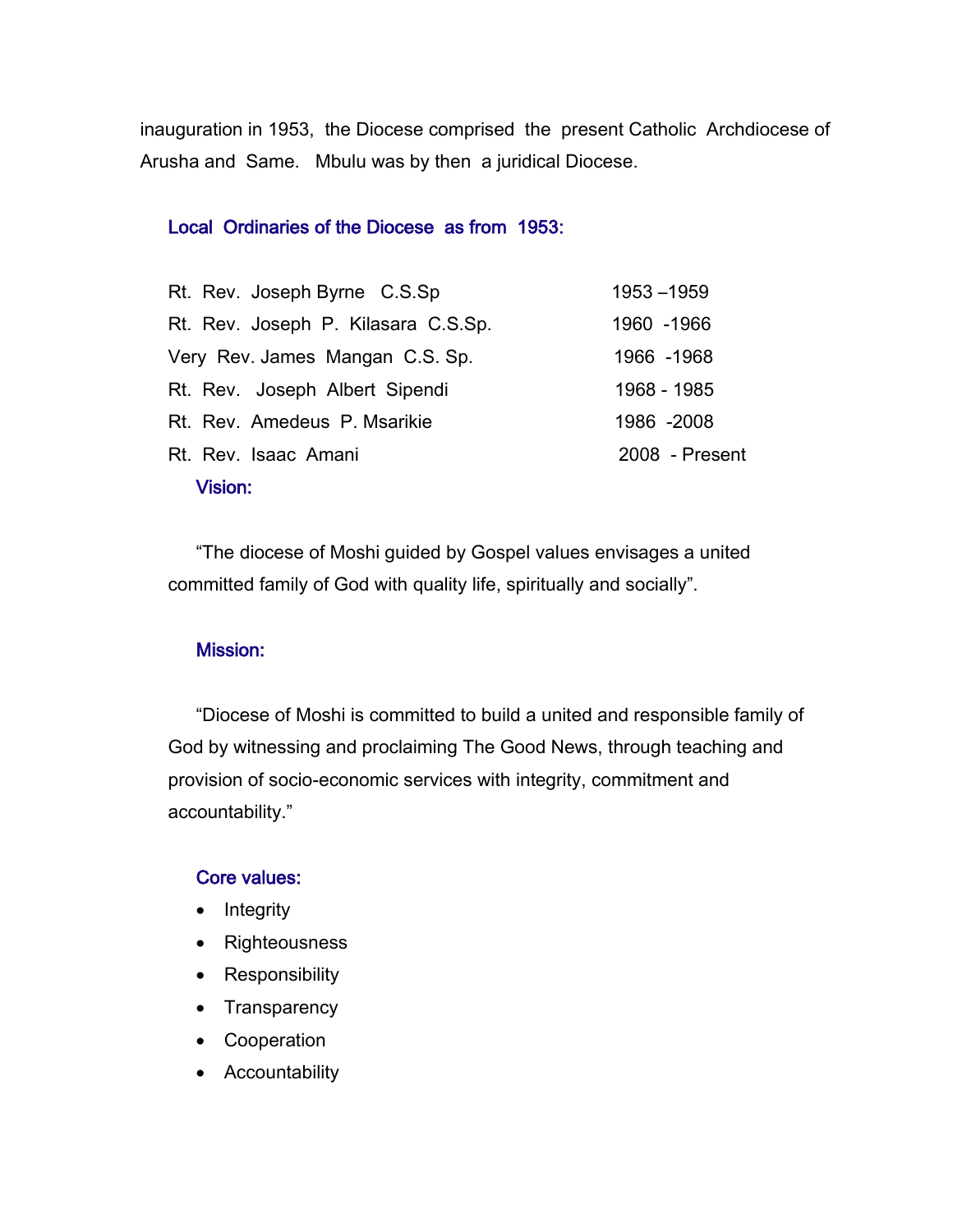- Dignity of the person
- Solidarity and Mutuality
- Stewardship
- Compassion and love
- Commitment

### SITUATION ANALYSIS

Economically, 74% of the population in the diocese of Moshi depends on agriculture and livestock keeping. 60% of the earnings come from agriculture. Coffee is the dominant cash crop for the people. It is grown in big plantations by commercial farmers and in small fields or plots by the local population. People also grow wheat, sugar cane and sunflower as cash crops. Livestock keeping is a second major economic activity in the diocese. Apart from agriculture and livestock keeping, there are other economic activities including industry, commerce, forestry and tourism.

As Regards to food crops, the people of diocese of Moshi grow maize, banana, wheat and beans. For many years, the staple food was bananas but now most of the people eat maize. The diocese has enjoyed food security until recently when the weather became unpredictable.

In recent years the poverty level has been raising year after year this due to the fall of the price of coffee and the increased cost of agriculture inputs. The food crops have also been affected by the weather. Also there is a problem of the shortage of arable land for the population. The diocese is one of the areas in Tanzania which has many land disputes. The income and food insecurity have mostly affected women, orphans and people with disabilities.

In terms of health services provision, the diocese has some health facilities. In the diocese, there are ---51 dispensaries, 5 health centers, and 5 hospitals. There are also health programmes to promote quality health among the people. According to the Household Budget Survey 2000/01, 65% 0f households in the Diocese (Kilimanjaro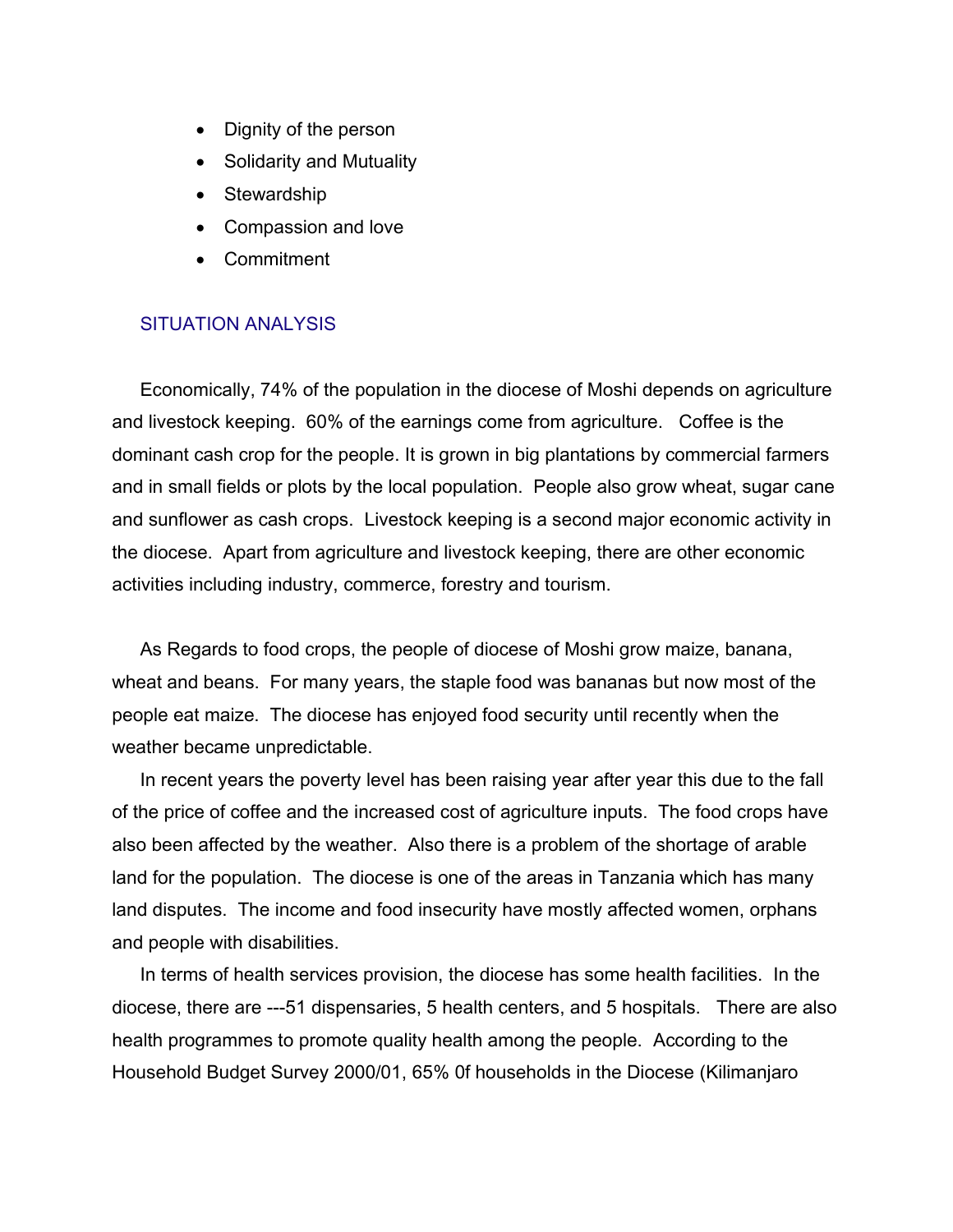region) could access health facilities within 6 km. This was above national average which is 55%

Though the diocese does have a good number of health facilities, most of these are located in the rural areas, where there are more people than in the towns. The services offered by some of these facilities including those of the Catholic Church are inadequate. Some operate without qualified staff, inadequate modern equipments and medicines, poor and aged infrastructure and lack of enough funds. In addition, in some facilities the services are poor because there are overwhelmed by the big numbers of patients. Due to deficiency in providing health services a few people die or cannot be attended and treated in time. Pregnant mothers sometimes suffer more than the ordinary day to day patients.

Further the population is still not much aware in protecting/preventing itself from various common diseases. They do not eat balanced diet, some do not adhere to sanitation principles. And often they does not report to health facilities in time. As a result many people either acquire diseases which could be prevented or die because they did not go to the health facilities in time or they did receive good medical attention and care.

Other challenge faced by the population is spread of HIV/AIDS pandemic. According to TACAIDS 2007 report, the population has 1.9% prevalence. The epidemic has affected even the provision of health services. The epidemic is consuming lot resources within the government and in the families. The economic, social, health and education sectors have also been adversely affected by the epidemic to some extent. Though the government, Religious Institutions, NGOs and individuals are trying hard to address the issue through creating awareness on the spread of HIV/AIDS, providing ARVS and taking care of the affected i.e. orphans, people living with HIV/AIDS (PLHA) but the problem is still growing. For example due to HIV/AIDS the number of orphans has increased. The Diocese of Moshi is estimated to have 220,000 orphans.

A greater part of the population of Diocese of Moshi is considered be educated. According to the household survey conducted in 2000/01 it was found that 46% of the adults attended standard five (5) to eight (8). This was high compared to national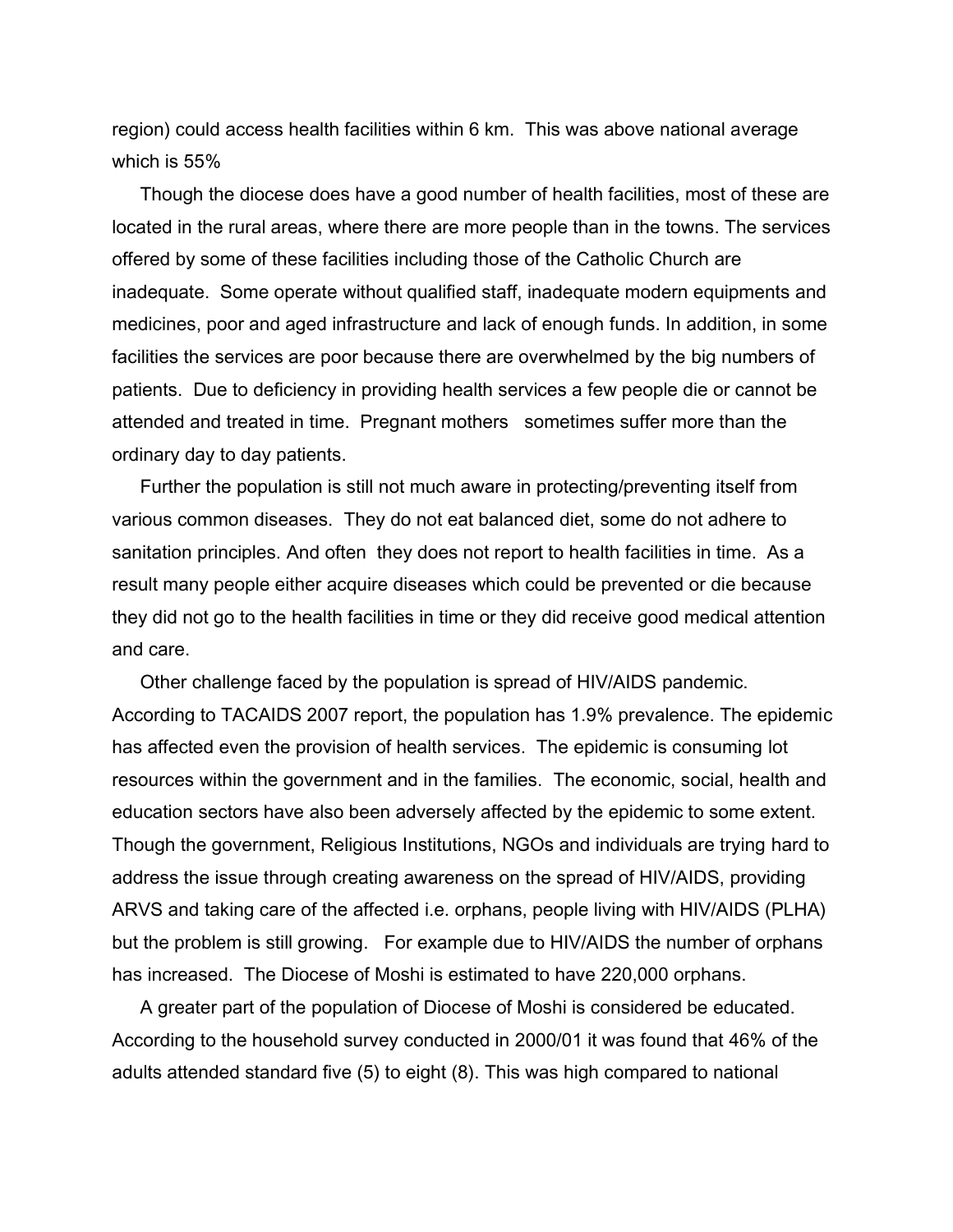average which was 32%.. The adults who have attended secondary education is also high. The diocese had 10% of the adults and the national average is 5%. In the diocese, there are 13 Diocesan Primary Schools, 26 Diocesan Secondary schools, 12 Vocational Training Centers, two Nursing Training Schools for both Pre-service and Inservice training, and One Higher Learning Institutions – Mwenge University College. However, most of these institutions operate with difficulties. They do not have adequate qualified staff, equipment, furniture and infrastructure. Most of these institutions are in the rural areas.

Though the diocese has adequate sources of water, rivers, springs and underground water, it is only 55% of the population who get piped and safe water. During the dry season, it is only 48% who can access water. There is a lot of competition to get water. Sometimes there have been quarrels between people who live in the highlands and lower lands. Economic activities such as harvesting of forests and cultivating near water sources have deprived water systems of adequate water yield. This affects the environment, economic and social activities.

The inhabitants of the diocese of Moshi have their customs and traditions. Some of these are good as they promote good societal values - promote respect of people, environment and enhance peace among the community. The people highly respect their culture and traditions. However, there are some unfavorable customs and traditions for example the discrimination of women in decision making process even in matters of their concern. Women are even sometimes beaten up by their husbands, families women are not allowed to inherit family properties. The gender inequality and violation of human rights are noticed in the diocese.

The people of Moshi are religious. They are Christians, Muslims and traditional believers. However, there are some lapsed Christians and those who practice syncretism. They practice both paganism and Christianity. They still believe in witchcraft. They do not attend church services and remain nominal Christians.

## THE ROLE OF THE CATHOLIC CHURCH IN IMPROVING THE LIFE OF PEOPLE: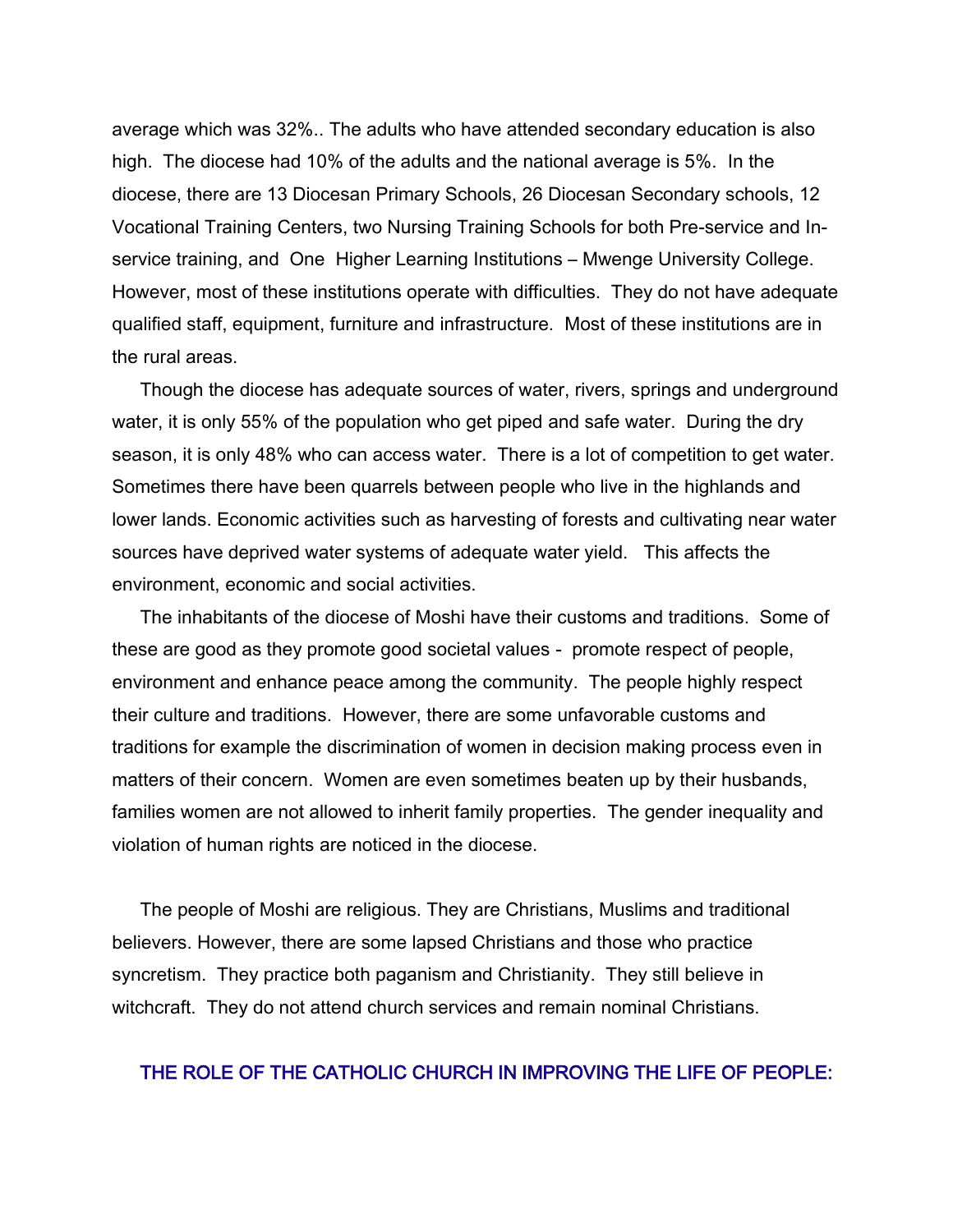The Catholic Diocese of Moshi engages itself in promoting quality life of the people. This is done through promoting integral human development.. The Church through its parishes and other development organs such as Caritas and Development Department supports the efforts of the communities in reducing income poverty, promoting social well being and good governance. In terms of poverty alleviation and food security the diocese supports the communities in improving agriculture and livestock keeping through various educational and social programmes. As a result, the communities are improving the production of cash crops particularly coffee and food crops eg bananas and maize. The introduction of Heifer project Programme helped women and families to improve the livestock keeping. In addition, the diocese is supporting the communities to have reliable supply of water, with cooperation of local and overseas partners. In the area of Water supply, the diocese has engaged itself in supporting communities to have reliable supply of clean and safe water. It has raised funds and managed the construction of a few water schemes. These include piped water systems, shallow wells and bore holes. In some places, they supported communities in water harvest projects.

The social services provided by the diocese have helped many and contributed to the well being of the people. A good number of people have been treated and awareness rose in preventive methods. In terms of education many children are enrolled in Church education institutions.

The core responsibility of the church is to proclaim the Good news. The diocese is seriously working fulfilling this mandate and mission. It has established parishes and substations as centers for the worship. By October 2009, the diocese had 49 parishes, and 25 substations. It also had 2 Catechetical Training Centers, 20 Religious Formation House, One Major Seminary and 3 minor seminaries. In addition to that there were various pastoral programmes being implemented.

Evangelization needs human resources. By October 2009, the diocese had 168 priests, 62 men religious and 680 .women religious. There are also 246 Catechists.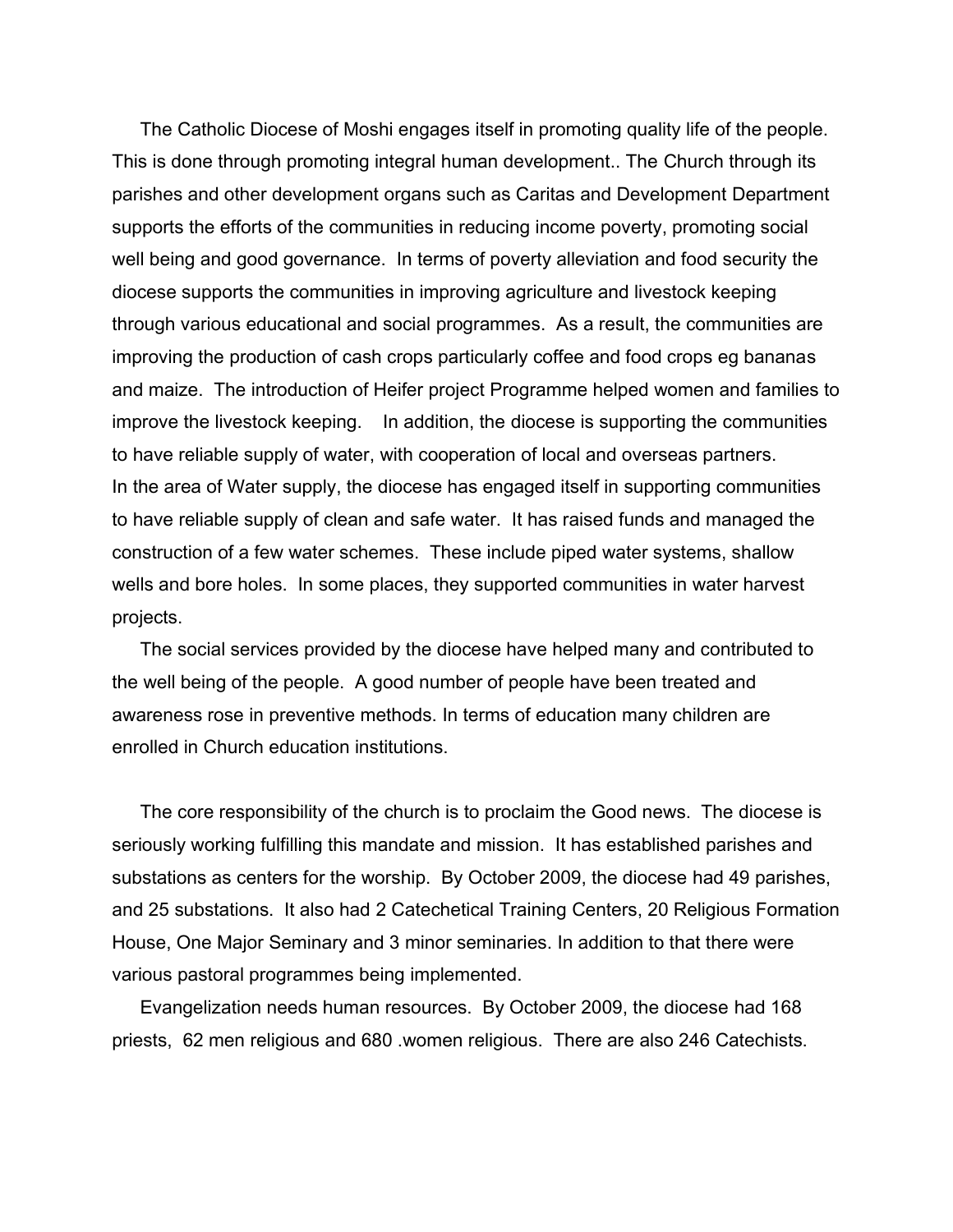There are also strong Laity movements and associations. These are the sodalities and apostolic societies.

#### CHALLENGES FACED BY THE DIOCESE IN PERFORMING ITS ROLES

Although the diocese has managed putting in place structures and human resources for proclaiming the word of God, the faith is not well lived by the many Christians. Some of them live a double life - they follow Christianity and at the same time practice paganism. People, too, have become materialistic. They want to appropriate wealth at the expense of others. They are ready to steal, cheat or use all sorts of corrupt means in order to become rich. Christian values are neglected by some of the Christians.

The diocese still has inadequate qualified human resources in proclaiming the word of God. There are not enough priests, religious and Catechists. Also the diocese has limited transport facilities, poor infrastructure and lack of funds for proclaiming the word of God. This problem is a fundamental one. The economic programmes sometimes do not have skilful and knowledgeable, committed and accountable personnel. There is a great need for training..

In providing social services, the diocese has not been able to provide affordable, equitable, and quality services. This is because of inadequate qualified staff, materials, equipment, funds and infrastructure. In some places, the health facilities and education institutions are poor equipped and staffed. There are some areas the population cannot access clean and safe water within 2 kilometers from the house. Due to inadequate funds the Diocese has not been able to support the poor and disadvantaged groups to access health and education services, as intended.

The gender inequality is a problem in the diocese. The boy child is highly valued and respected. Majority of women in the diocese are not involved in decision making. Most of the decisions are made by men though women will be involved in implementing them..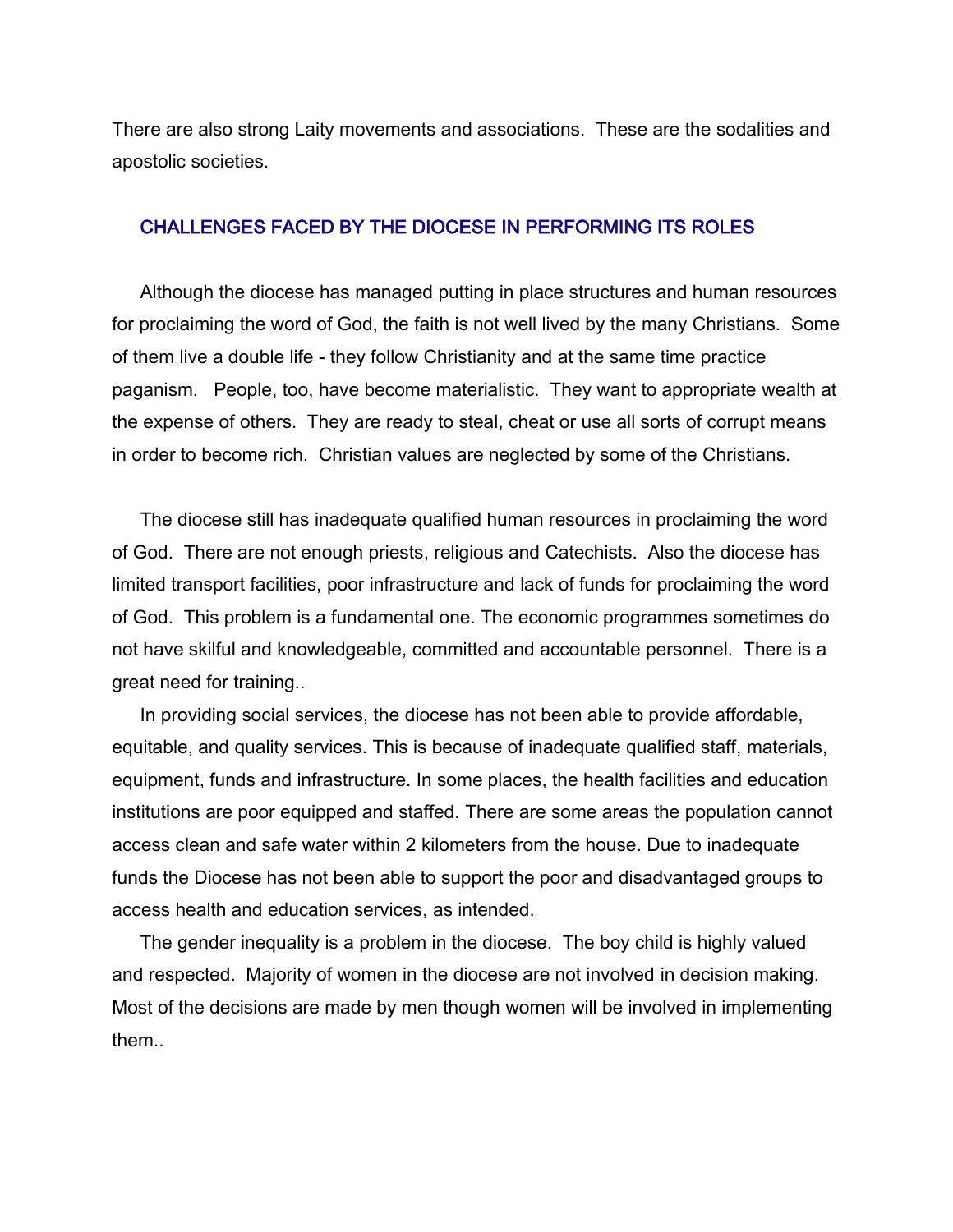In the church, women are in a forefront but few of them are not in the leadership positions. Education on Gender issues is more and more needed.

The need of networking and coordination among diocesan departments, institutions and units is of vital importance.. There is inadequate networking and coordination in undertaking development and pastoral programmes between the diocesan machinery (the Chancery Office), parishes, and religious institutions. The other area which networking and coordination is weak is between the diocese and government and Non Governmental Organizations. This could be due to lack of policies guiding the relationships.

Poverty among communities is also a challenge in achieving diocesan plans. Real needs are many. It is difficulty to address all. The communities are not able to fully contribute in addressing the needs.

The diocese needs efficient and effective management in its institutions, departments, units and programmes. This would facilitate joint planning, and effective work. In this aspect, a proper documented management system to guide the diocese in making decision particularly in the areas of human resource and financial management has to be put in place.

Last but not least, the diocese has inadequate funds for managing the institutions, units and development programmes and projects. They mainly depend on contributions from partners and diocesan income generating projects. However the contributions from partners are dwindling. The established income generating projects to sustain development and pastoral activities i.e. Uru Coffee farm, Kilacha farm, rental house, building,

stone quarry as well as a canteen are not generating enough income for the diocese as it was expected, due to inadequate capital investment and poor management.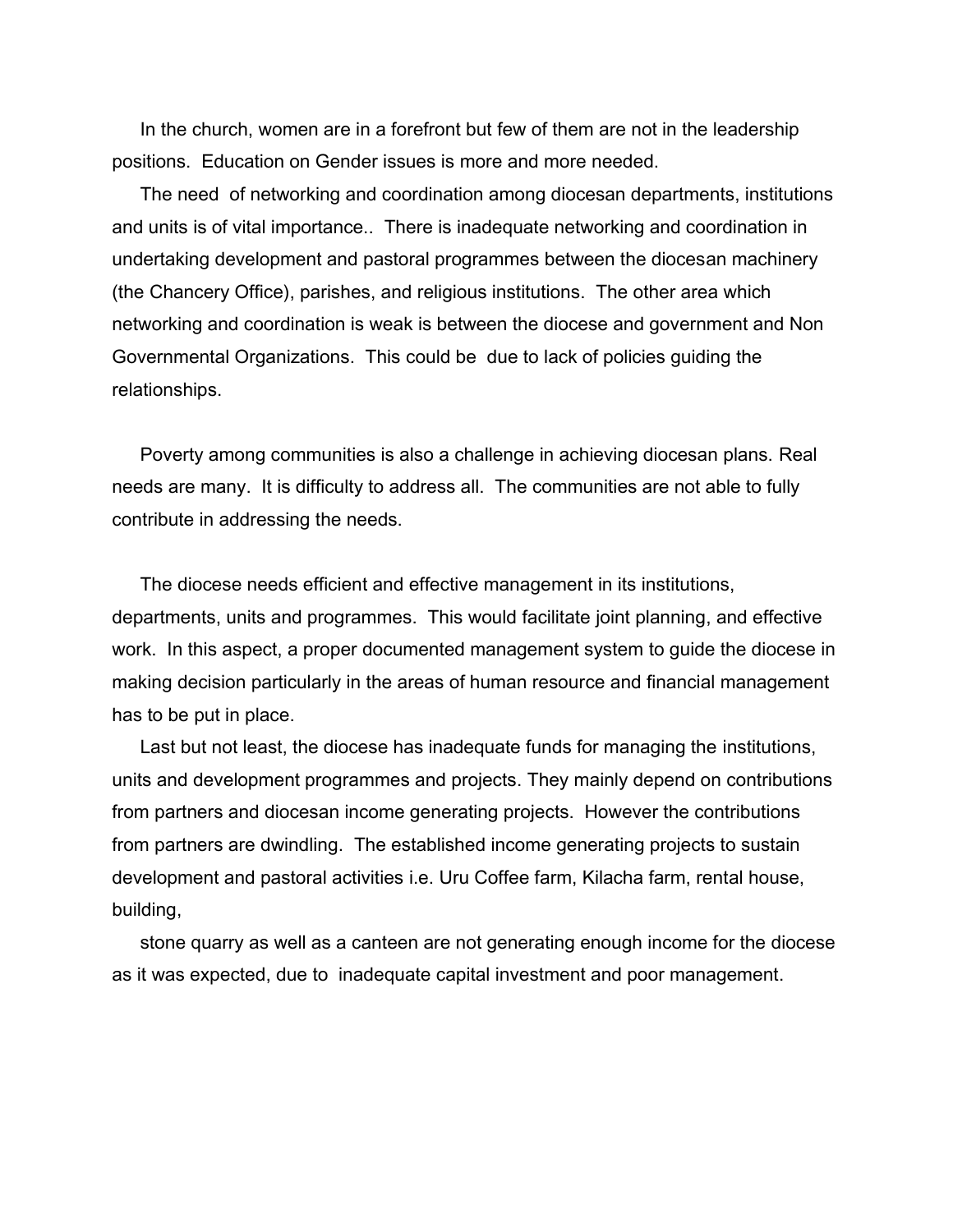# THE FIVE YEARS' STRATEGIC PLAN OF THE CATHOLIC DIOCESE OF MOSHI JANUARY 2010 - DECEMBER 2014.

The Five Years' Strategic Plan of the Catholic Diocese of Moshi January 2010- December 2014 intends to deepen the faith, enhance the provision of social services, strengthen interventions of cross –cutting issues (gender, HIV/AIDS, and environment), promote partnership and networking among diocesan key stake holders and contribute to the reduction of income and food insecurity. Other areas of focus are to build effective and efficient management of institutions, units and programmes and strengthen the self reliance spirit and income generating projects.

## THE FIVE YEARS STRATEGIC PLAN GOALS:

- 1. Quality Christian life of believers through proclaiming and teaching the Gospel.
- 2. A healthy and educated community by providing accessible, affordable and quality social services.
- 3. Improved economic status of the communities through supporting income generating, food security, environmental and empowerment of community on entrepreneurship skills
- 4. Improved gender equality in the diocese by empowering the families
- 5. Sustainable economic status of the diocese by strengthening and establishing income generating projects
- 6. Effective and efficient governance of the diocese through putting in place system, procedures and capacity building
- 7. Enhanced participation of community and diocesan leadership in the process of developing the government policies.
- 8. Enhanced partnership and networking within diocesan departments, institutions, units, Religious congregations and other organizations, institutions outside the Church.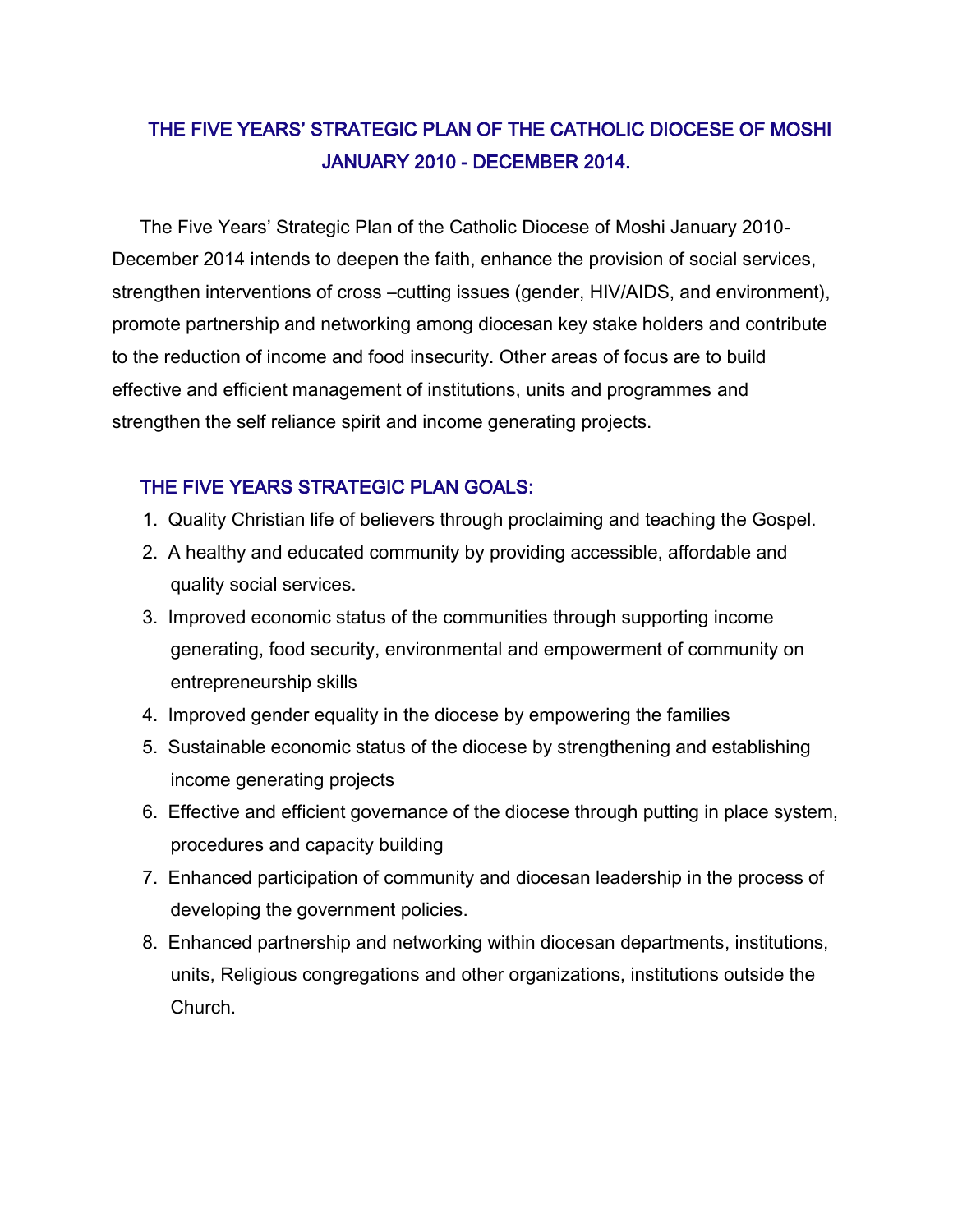## CORE PROBLEMS IDENTIFIED:

- Lack of Diocesan Vision and Mission
- Inadequate vibrant quality Christian Life among the faithful
- Inadequate effectiveness and efficiency in managing/ governing the Diocese, departments, institutions, units and programmes.
- Inadequate qualified, accountable staff and committed personnel for managing Pastoral and development works.
- Inadequate funds for managing the diocese, departments, institutions and programmes,
- Inadequate provision of equitable, affordable and quality education services
- inadequate accessibility of clean and safe water
- Increasing poverty among the communities.
- Decreasing quality of life and social well being among poorest and vulnerable groups (the aged, orphans, and disabled).
- Low participation of Women in decision making.
- Lack of networking and coordination among departments, institutions within and outside the Church.
- Inadequate participation of the Diocese in developing and understanding government policies.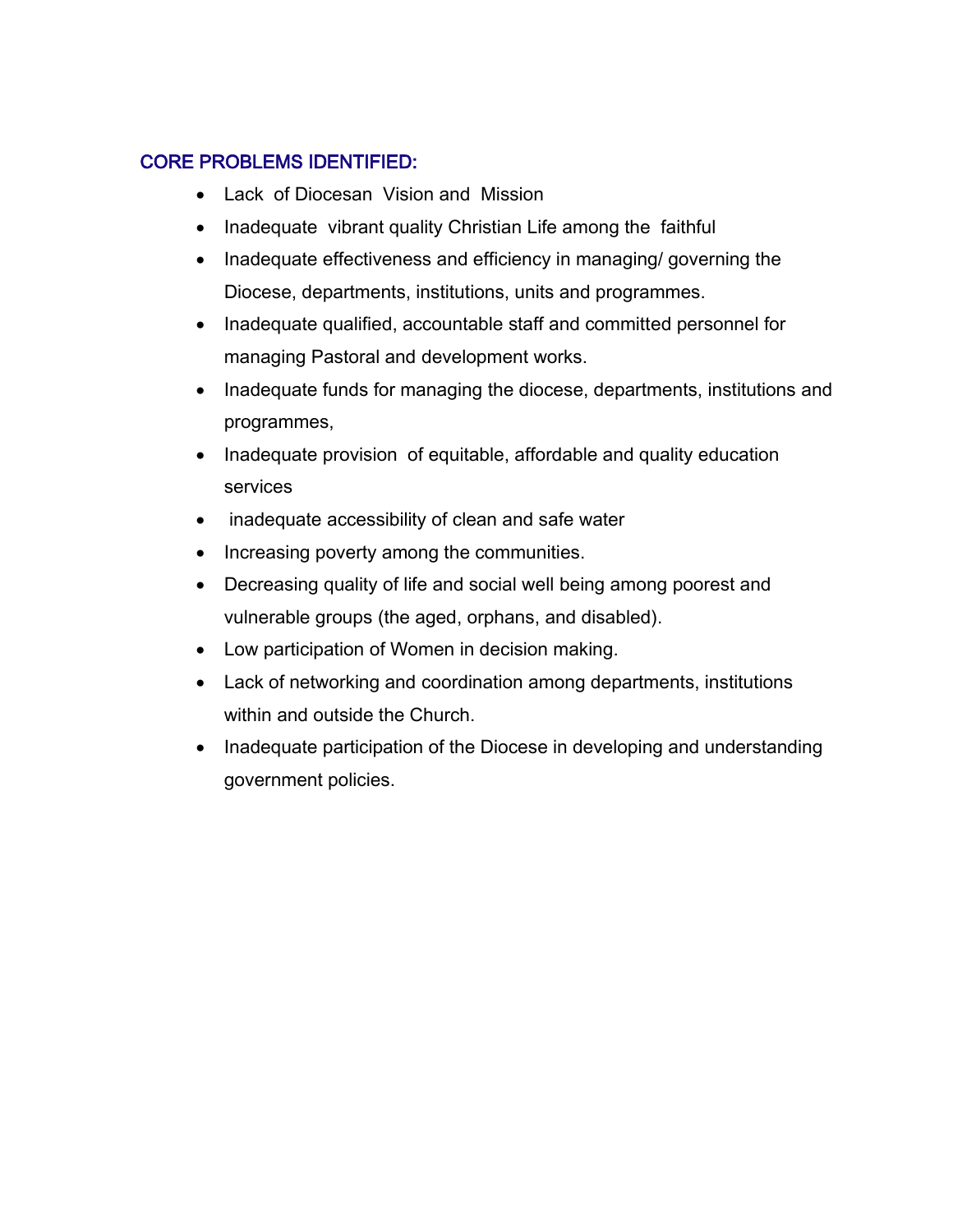# LOG FRAME FOR DIOCESE OF MOSHI STRATEGIC PLAN 2015

|                |                  |                        |                             | <b>MEANS OF</b> |                    |
|----------------|------------------|------------------------|-----------------------------|-----------------|--------------------|
| <b>GOALS</b>   | <b>OBJECTIVE</b> | <b>ACTIVITIES</b>      | <b>INDICATORS</b>           | <b>VERIFIC</b>  | <b>ASSUMPTIONS</b> |
| Goal 1:        | Tο               | To develop             | Draft of Catechism          | <b>Draft</b>    | Collaboration      |
| Quality        | strengthen       | catechism for          | for catechumens, first      | document        | from all           |
| Christian life | the teaching     | catechumens, first     | communion and               |                 | stakeholders.      |
| of believers   | of Catechism     | communion and          | confirmation                |                 |                    |
| through        | in SCC's,        | confirmation by 2011.  |                             |                 |                    |
| proclaiming    | Schools and      | Recruitment of         | <b>Number of Catechists</b> | Catechist       | Effective          |
| and teaching   | Churches         | Catechists and         | recruited by the end        | department      | participation with |
| the Gospel.    |                  | Catholic teachers for  | of 2012                     | reports         | parish             |
|                |                  | the teaching of the    |                             |                 | leadership and     |
|                |                  | catechism in each      |                             |                 | members            |
|                |                  | Parish and outstation. |                             |                 |                    |
|                |                  | To train catechists in | Number of catechist         | Catechists      | Effective          |
|                |                  | the catechetical       | trained                     | training        | participation with |
|                |                  | centers.               |                             | reports         | parish             |
|                |                  |                        |                             |                 | leadership/mem     |
|                |                  |                        |                             |                 | bers.              |
|                |                  | To equip Catechists    | Number of materials         | Catechists      | Availability of    |
|                |                  | with teaching and      | provided to catechists      | training        | funds.             |
|                |                  | learning materials.    |                             | reports         |                    |
|                |                  | To organize seminars   | Number of priest/laity      | Training        | Availability of    |
|                |                  | for priests and laity  | leaders trained and         | reports         | funds.             |
|                |                  | leaders on managing    | number of seminars          |                 |                    |
|                |                  | the teaching of        | organized.                  |                 |                    |
|                |                  | catechism and          |                             |                 |                    |
|                |                  | catechists.            |                             |                 |                    |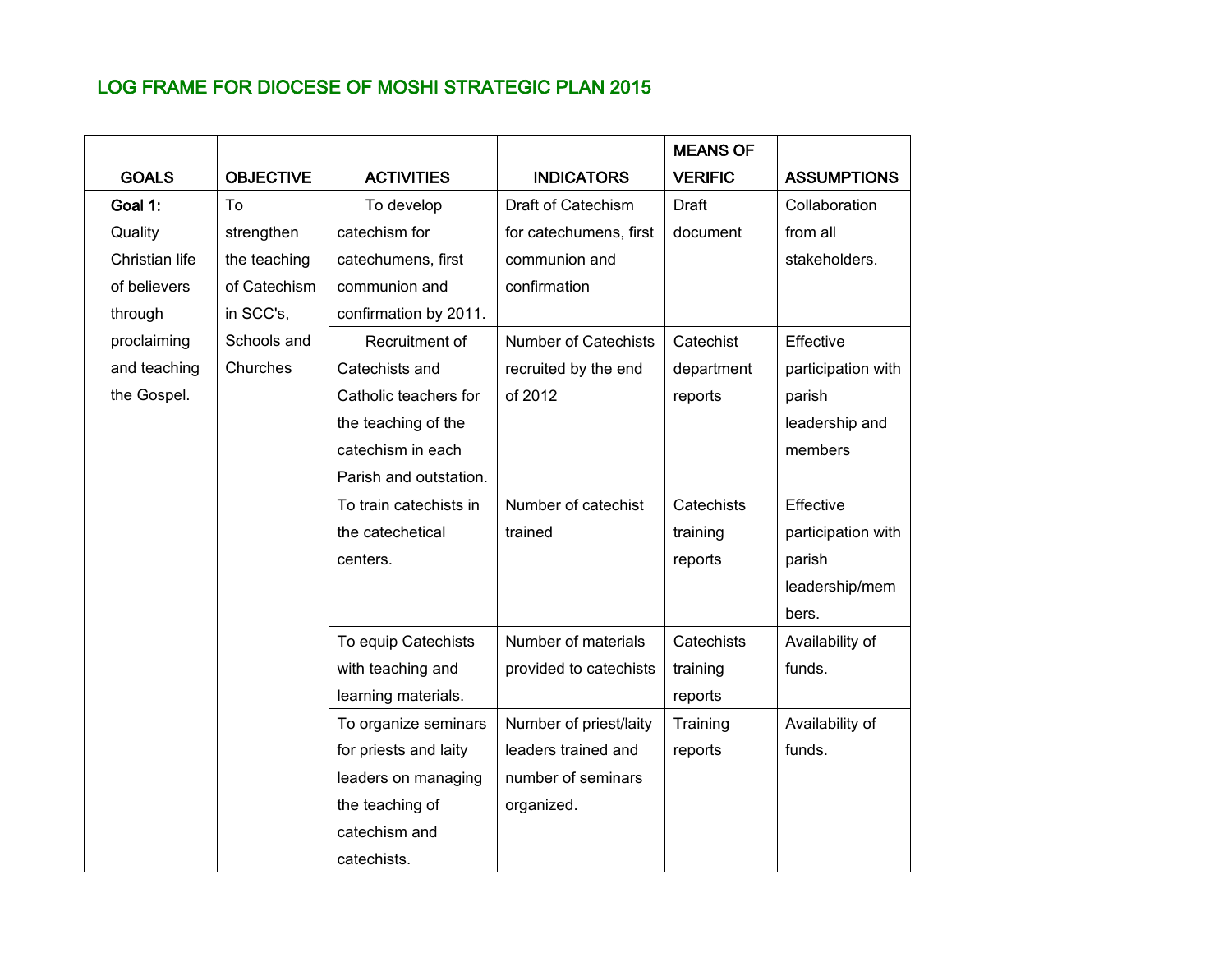|              | To develop a system      | Draft of system to          | Draft and    | Effective         |
|--------------|--------------------------|-----------------------------|--------------|-------------------|
|              | for                      | retain/sustaining           | approved     | collaboration of  |
|              | sustaining/retaining     | catechists                  | system of    | diocesan actors.  |
|              | catechists.              |                             | sustaining   |                   |
|              |                          |                             | catechists   |                   |
|              | To teach Catechism       | <b>Number of Christians</b> | Training     | To have enough    |
|              | in schools, Churches,    | taught catechism            | reports      | teachers.         |
|              | SCC's and family.        |                             |              |                   |
|              | To disseminate the       | Number of copies            | Catechetical | Availability of   |
|              | catechism.               | disseminated.               | departmental | funds and         |
|              |                          |                             | reports      | enough copies     |
|              |                          |                             |              | of Catechism      |
|              | To monitor and           | Number of monitoring        | Monitoring   | Effective         |
|              | evaluate the             | organized and               | reports      | implementation    |
|              | implementation of        | conducted                   |              | of above          |
|              | activities.              |                             |              | activities.       |
| To improve   | To organize              | Number of seminars          | Pastoral     | Effective         |
| our life of  | seminars, workshops,     | , workshops, public         | diocesan     | collaboration     |
| prayer and   | public meetings and      | meetings and                | reports      | and participation |
| liturgical   | symposium on             | symposium                   |              | diocesan          |
| celebrations | creating awareness       | organized                   |              | leadership and    |
|              | on life of prayer        |                             |              | believers.        |
|              | To prepare a             | Draft of liturgy hours      | <b>Draft</b> | The draft will be |
|              | simplified version of    | for the laity.              | document     | approved for      |
|              | the liturgy of hours for |                             |              | dissemination     |
|              | the Laity by 2014.       |                             |              |                   |
|              | To organize ongoing      | Number of training          | Pastoral     | Effective         |
|              | formation on             | seminars organized          | reports      | participation and |
|              | conducting liturgical    | and conducted.              |              | collaboration     |
|              | services for the         |                             |              | from Priests.     |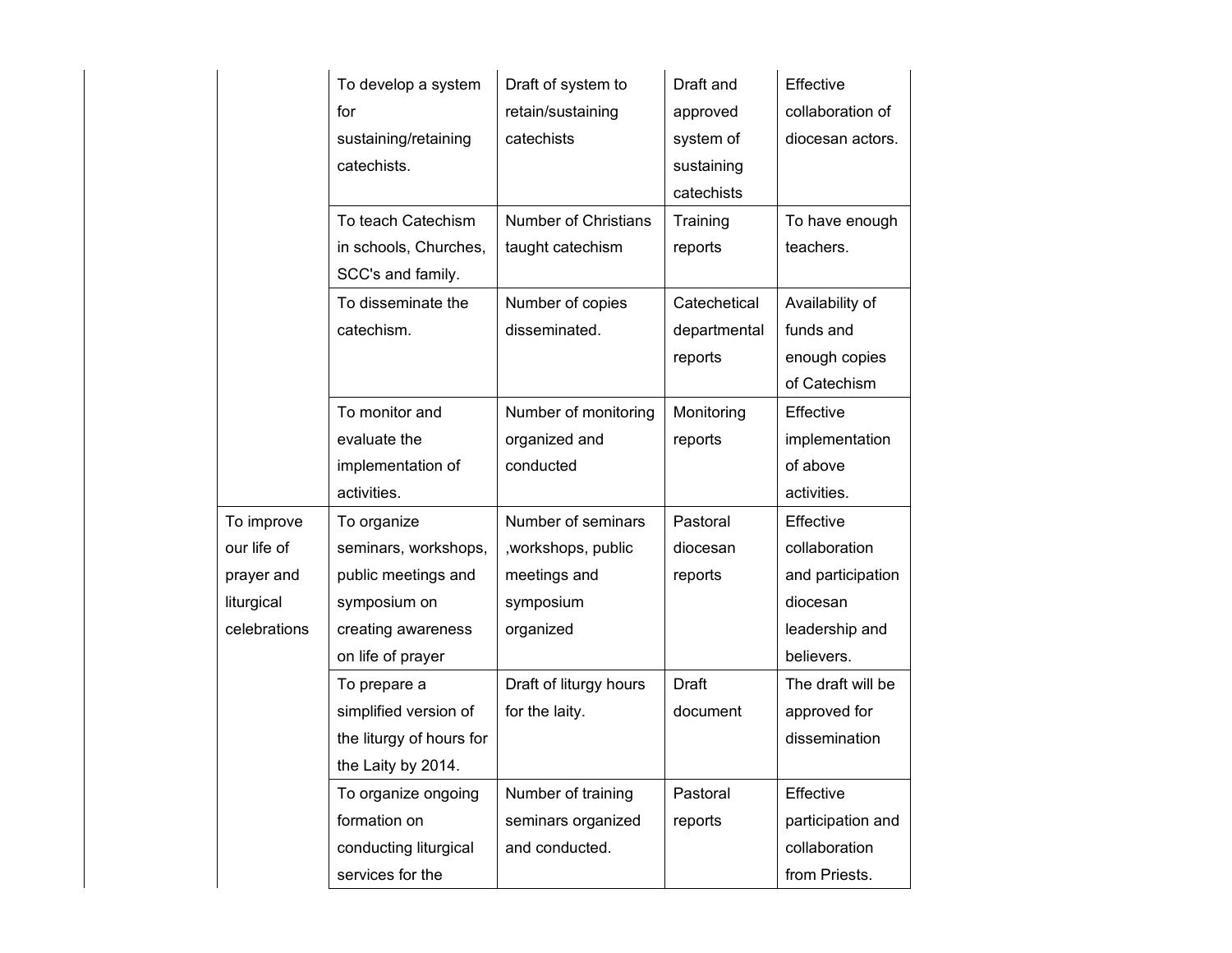|               | priests.                |                       |              |                   |
|---------------|-------------------------|-----------------------|--------------|-------------------|
|               |                         |                       |              |                   |
|               |                         |                       |              |                   |
|               | To organize seminars    | Number of seminars    | Pastoral     | Effective         |
|               | on the participation of | organized             | reports      | participation and |
|               | the laity and choirs in |                       |              | collaboration     |
|               | the liturgical          |                       |              | from Laity        |
|               | celebration.            |                       |              |                   |
|               | To conduct all          | Number of liturgical  | Pastoral     | Effective         |
|               | required Liturgical     | and par-liturgical    | reports.     | collaboration     |
|               | and par-liturgical      | conducted.            |              | from all actors   |
|               | services                |                       |              | involved          |
|               | To purchase all         | Number of liturgical  | Pastoral     | Availability of   |
|               | necessary liturgical    | materials in place    | reports      | financial         |
|               | materials.              |                       |              | resources and     |
|               |                         |                       |              | liturgical        |
|               |                         |                       |              | materials.        |
|               | To monitor and          | Number of monitoring  | Evaluation   | Effective         |
|               | evaluate the            | and evaluation        | and pastoral | monitoring        |
|               | implementation of       | conducted             | reports      | system and tool   |
|               | activities.             |                       |              | in place          |
| To enhance    | To organize             | Number of seminars,   | Seminar and  | Effective         |
| deeper        | seminars, weekend       | weekend, prayers,     | Pastoral     | participation and |
| evangelizatio | prayers, and            | and symposium         | reports      | collaboration     |
| n according   | symposium on            | organized             |              | from all actors.  |
| to signs of   | deepening faith.        |                       |              |                   |
| times.        | To build/establish      | Number of prayers     | Pastoral     | Effective         |
|               | prayers centers,        | centers, outstations, | reports      | participation and |
|               | outstations, sub-       | sub-parishes and      |              | collaboration     |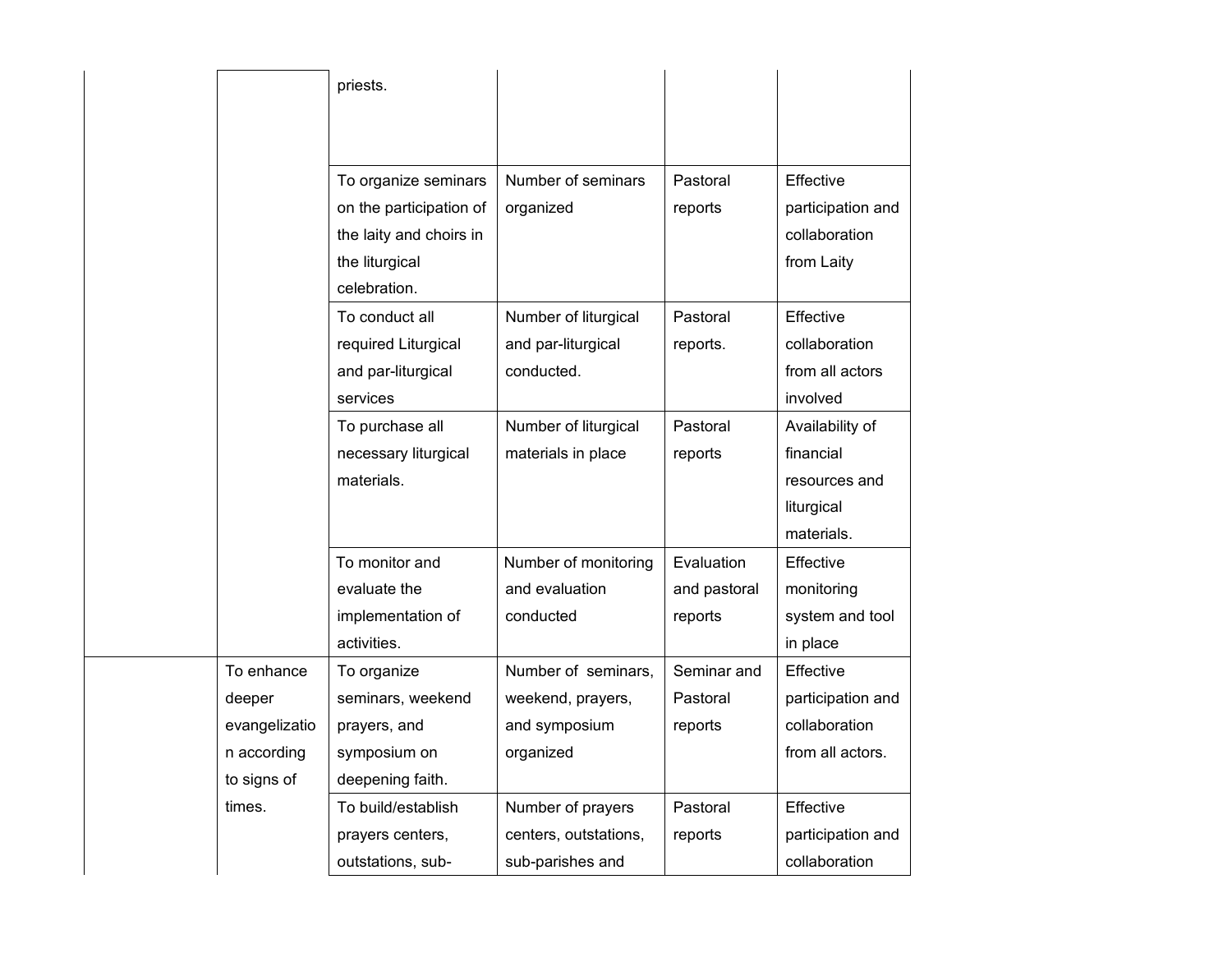|               | parishes and<br>parishes                                                  | parishes                         |                     | from all actors.                                                    |
|---------------|---------------------------------------------------------------------------|----------------------------------|---------------------|---------------------------------------------------------------------|
|               | To organize seminars<br>for creating<br>awareness on<br>importance of the | Number of seminars<br>organized. | Pastoral<br>reports | Effective<br>participation and<br>collaboration<br>from all actors. |
|               | sacraments of<br>confession, marriage<br>and holly orders.                |                                  |                     |                                                                     |
|               | To organize seminars                                                      | Number of seminars               | Pastoral            | Effective                                                           |
|               | and ongoing                                                               | organized their                  | reports             | participation and                                                   |
|               | formation on Biblical                                                     | participants                     |                     | collaboration                                                       |
|               | apostolate.                                                               |                                  |                     | from all actors.                                                    |
|               | To monitor and                                                            | Number of monitoring             | Pastoral            | Effective                                                           |
|               | evaluate.                                                                 | organized                        | reports             | monitoring                                                          |
|               |                                                                           |                                  |                     | system and tool                                                     |
|               |                                                                           |                                  |                     | in place                                                            |
| Increase the  | To organize and                                                           | Number of                        | Seminar             | Effective                                                           |
| participation | conduct seminars                                                          | awareness meeting                | reports             | collaboration                                                       |
| of laity and  | awareness in                                                              | conducted                        |                     | participation of                                                    |
| involvement   | important of                                                              |                                  |                     | clergy, religious                                                   |
| of the clergy | sodalities                                                                |                                  |                     | and laity leaders                                                   |
| and religious | movements.                                                                |                                  |                     |                                                                     |
| in apostolate | To organize training                                                      | Number of clergy,                | Training            | Effective                                                           |
| movements.    | and ongoing                                                               | religious and laity              | reports             | collaboration                                                       |
|               | formation                                                                 | leaders trained                  |                     | participation of                                                    |
|               | management of                                                             |                                  |                     | clergy, religious                                                   |
|               | sodalities                                                                |                                  |                     | and laity leaders                                                   |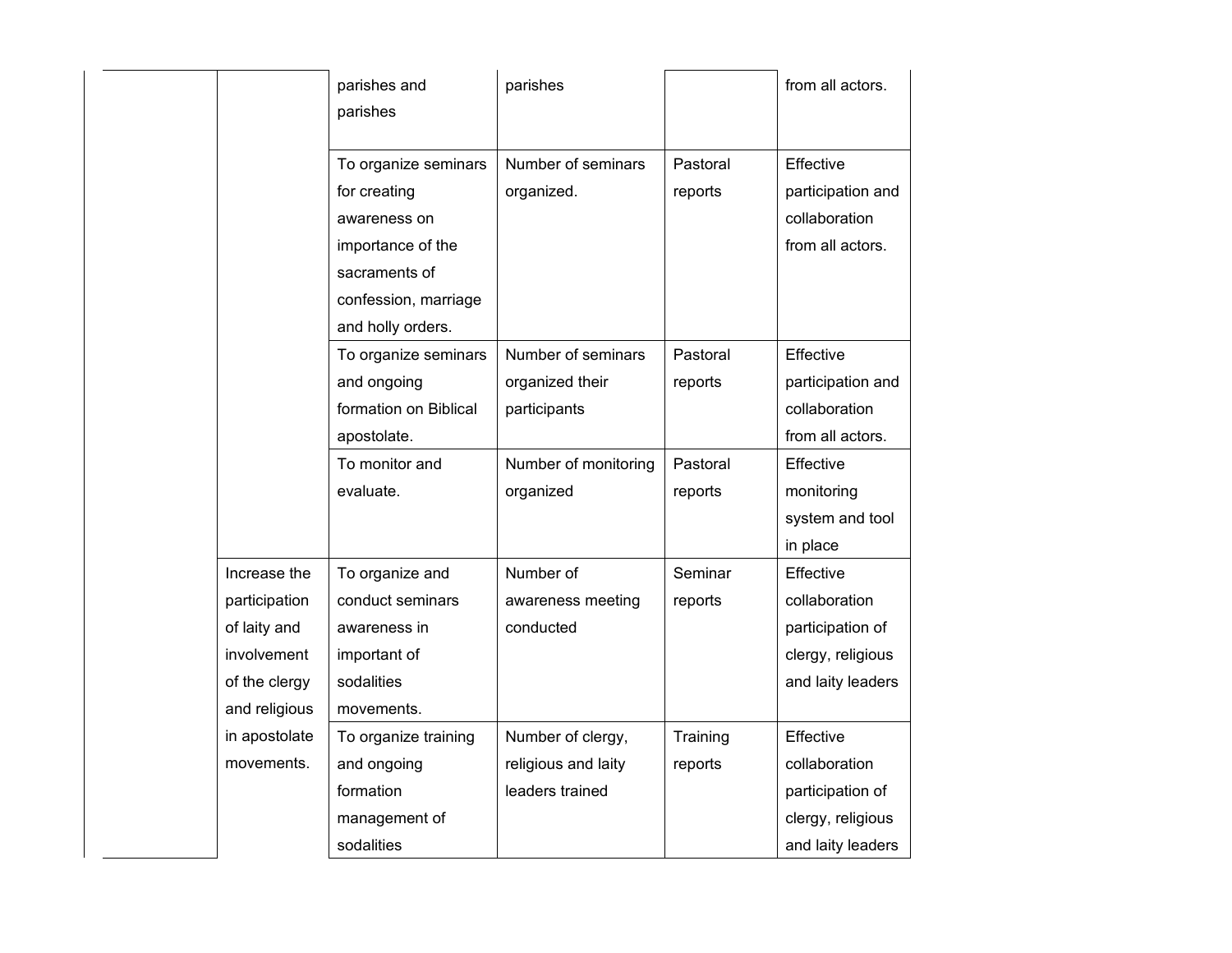|                | Number of monitoring<br>To follow up of |                    | Monitoring    | Effective         |
|----------------|-----------------------------------------|--------------------|---------------|-------------------|
|                | implementation                          | conducted          | reports       | collaboration     |
|                | resolutions of                          |                    |               | participation of  |
|                | meetings and                            |                    |               | clergy, religious |
|                | seminars/trainings.                     |                    |               | and laity leaders |
| Increase       | To organize and                         | Number of seminars | Seminar       | Effective         |
| awareness      | conduct awareness                       | and meetings       | reports       | participation     |
| and            | seminars and                            | organized          |               | from priest,      |
| adherence of   | meetings on the                         |                    |               | religious and     |
| Church laws,   | importance of the                       |                    |               | laity leaders     |
| constitutions  | Church laws,                            |                    |               |                   |
| and            | constitutions and                       |                    |               |                   |
| guidelines     | guidelines for priest,                  |                    |               |                   |
| among          | religious and laity                     |                    |               |                   |
| Christians by  | To administer and                       | Number of advices  | Diocesan      | Effective         |
| the end of     | advice the diocesan                     | provided           | reports.      | participation     |
| 2012           | community on                            |                    |               | from priest,      |
|                | adherence of Church                     |                    |               | religious and     |
|                | laws, constitutions,                    |                    |               | laity leaders     |
|                | guidelines                              |                    |               |                   |
|                | To monitor and                          | Monitoring reports | Diocesan      | Effective         |
|                | evaluate the                            |                    | reports       | monitoring        |
|                | implementations of                      |                    |               | system and tool   |
|                | the activities                          |                    |               | in place          |
| To             | To collect information                  | Availability of    | Reconciliator | Effective         |
| strengthen     | on the status of                        | information        | y reports     | participation of  |
| the operation  | existing reconciliatory                 |                    |               | board members     |
| of             | boards.                                 |                    |               |                   |
| reconciliatory | To organize training                    | Number of training | Reconciliator | Effective         |
| board at all   | for the members of                      | organized          | y reports     | participation of  |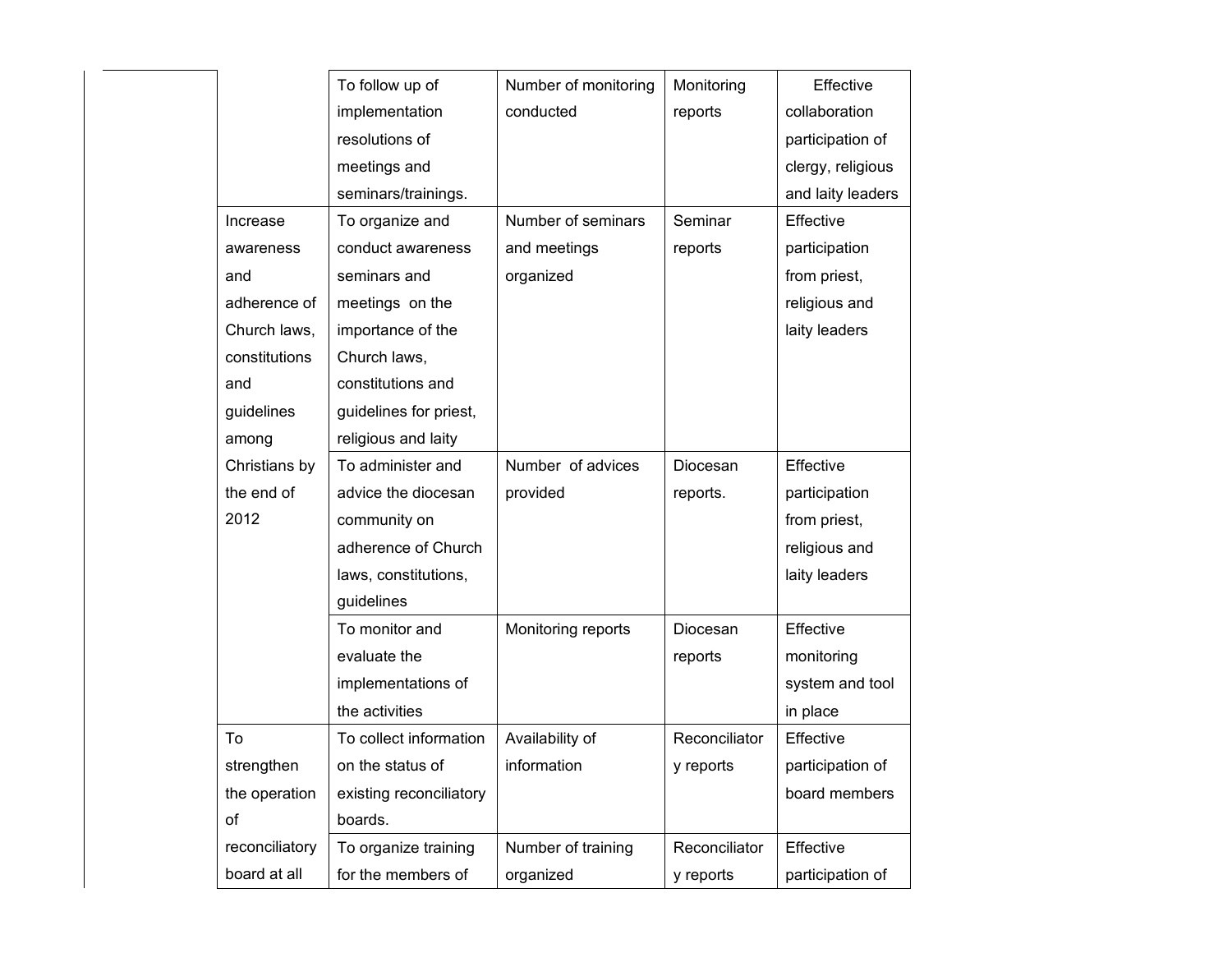| levels       | the board.              |                       |                | board members     |
|--------------|-------------------------|-----------------------|----------------|-------------------|
|              | To equip the boards     | Number and quality    | Reconciliator  | Availability of   |
|              | with working facilities | of working facilities | y reports      | funds             |
|              | and materials.          | equipped              |                |                   |
|              | To monitor the          | Number of monitoring  | Reconciliator  | Effective         |
|              | implementation of       | organized             | y reports      | monitoring        |
|              | activities              |                       |                | system and tool   |
|              |                         |                       |                | in place          |
| To promote   | To organize training    | Numbers of seminars   | Justice and    | Effective         |
| peace,       | seminars on peace       | and meeting           | peace reports  | collaboration     |
| Justice, and | commission, justice     | organized             |                | and participation |
| civic        | and civic education     |                       |                | from diocesan     |
| education.   | for communities.        |                       |                | leadership and    |
|              |                         |                       |                | community         |
|              | To organize training    | Number of seminars    | Justice and    | Effective         |
|              | seminars for justice    | organized             | peace reports  | collaboration     |
|              | and peace               |                       |                | and participation |
|              | commission              |                       |                | from diocesan     |
|              | members at diocesan     |                       |                | leadership and    |
|              | and parish levels and   |                       |                | community         |
|              | equip them with         |                       |                |                   |
|              | working facilities      |                       |                |                   |
|              | To monitor and          | Number of monitoring  | Justice and    | Effective         |
|              | evaluate.               | organized and         | peace reports  | monitoring        |
|              |                         | conducted             |                | system and tool   |
|              |                         |                       |                | in place          |
| Strengthen   | To establish an         | Number and levels of  | Interreligious | Effective         |
| Ecumenism    | interreligious          | interreligious        | reports        | collaboration     |
| and          | committee at all        | committee in place    |                | and participation |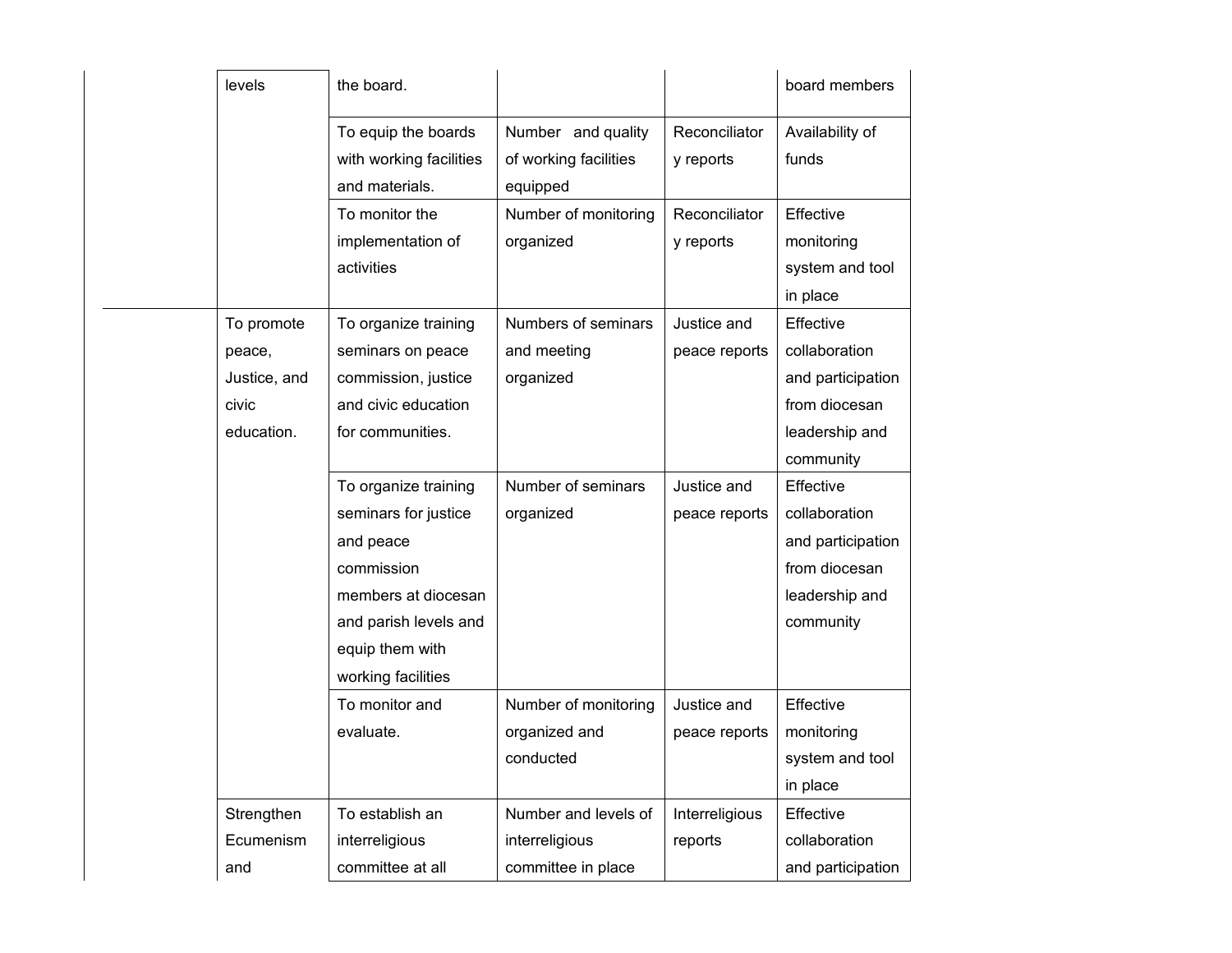|                | interreligious<br>dialogue | levels.                 |                            |                   | from other<br>Christian sect. |
|----------------|----------------------------|-------------------------|----------------------------|-------------------|-------------------------------|
|                |                            | To establish and        | <b>TORs for ecumenical</b> | <b>TORs draft</b> | Effective                     |
|                |                            | strengthen              | and interreligious         | document.         | collaboration                 |
|                |                            | ecumenical and          | forums                     |                   | and participation             |
|                |                            | interreligious          |                            |                   | from other                    |
|                |                            | dialogue.               |                            |                   | Christian sect.               |
|                |                            | To monitor and          | Number of monitoring       | Monitoring        | Effective                     |
|                |                            | evaluate                | organized and              | reports           | collaboration                 |
|                |                            |                         | conducted                  |                   | and participation             |
|                |                            |                         |                            |                   | from other                    |
|                |                            |                         |                            |                   | Christian sect.               |
|                | To enable                  | To equip the tribunal   | Number of facilities       | tribunal          | Effective                     |
|                | inter-                     | with working facilities | equipped                   | reports           | collaboration                 |
|                | diocesan                   | and materials.          |                            |                   | from all actors               |
|                | tribunal of                |                         |                            |                   | involved                      |
|                | Moshi to                   | To attend the cases     | Number of cases            | tribunal          | Effective                     |
|                | operate                    |                         | attended                   | reports           | collaboration                 |
|                | effectively                |                         |                            |                   | from all actors               |
|                | and efficiently            |                         |                            |                   | involved                      |
| Goal 2: A      | To ensure                  | To conduct              | Number of health           | Health            | Collaboration                 |
| healthy and    | that 85% of                | identification of all   | facilities identified      | department        | with health                   |
| educated       | catchment                  | health facilities by    |                            |                   | authorities                   |
| community      | population of              | 2010.                   |                            |                   |                               |
| provided with  | diocesan                   | To construct KIA        | Number/quality             | reports           | Collaboration                 |
| accessible and | health                     | health center and       | Structures and             | Health dept       | with health                   |
| affordable     | facilities                 | Milaweni health         |                            | reports           | authorities                   |
| quality social | access                     | center                  |                            |                   |                               |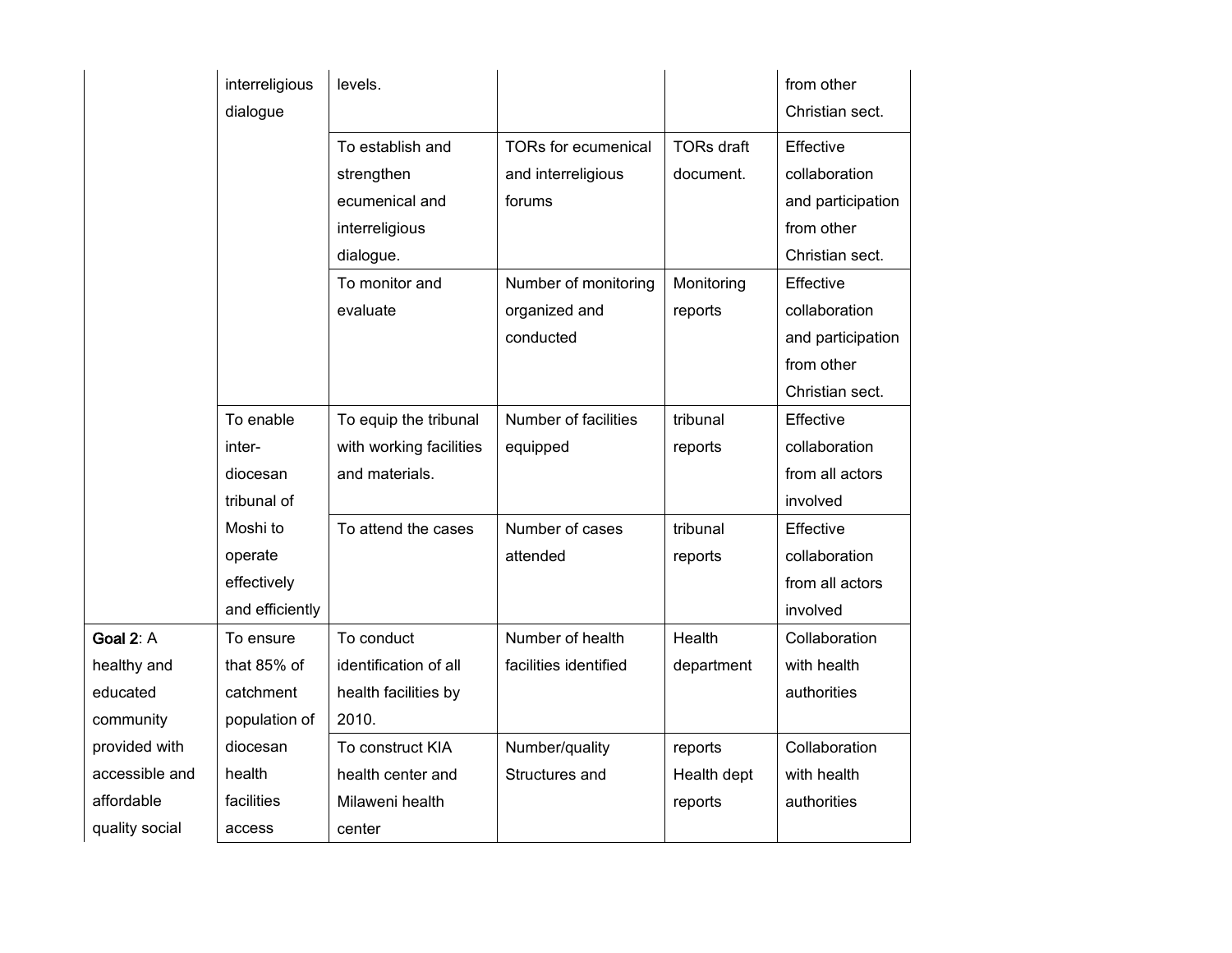| services. | essential     | To construct 3           | Number /quality          | Health         | Availability of   |
|-----------|---------------|--------------------------|--------------------------|----------------|-------------------|
|           | primary       | new dispensaries in      | Structures and           | reports        | funds             |
|           | health        | the needy areas and      | equipment in place of    |                |                   |
|           | services by   | one health center.       | KIA health center        |                |                   |
|           | 2014.         |                          |                          |                |                   |
|           |               | To rehabilitate,         | Number of                | health         | Availability of   |
|           |               | renovate and equip       | facilities rehabilitated | reports        | funds             |
|           |               | the existing facilities. |                          |                |                   |
|           |               | To ensure                | Number and               | Health         | Availability of   |
|           |               | constant medical and     | quality of supplies      | depart         | funds             |
|           |               | material supply          | annually.                | reports        |                   |
|           |               | annually.                |                          |                |                   |
|           |               | To establish             | Number of                | Health         | Collaboration     |
|           |               | diocesan exemption       | facilities benefit from  | Department     | and cooperation   |
|           |               | scheme in the health     | exemption scheme.        | reports        | with TRA and      |
|           |               | facilities.              |                          |                | health facilities |
|           |               |                          |                          |                | leaders           |
|           | To            | Hire and retain          | Number of                | Human          | Attractive        |
|           | ensure that   | adequate qualified       | qualified staff hired    | resource and   | packages for      |
|           | clients are   | staff in our health      |                          | health reports | qualified health  |
|           | provided with | facilities.              |                          |                | personnel         |
|           | primary       | To have a one year       | Number of graduate       | Health         | Attractive        |
|           | health        | contract with nursing    | in one year contract     | reports        | packages for      |
|           | services      | graduate students to     |                          |                | qualified health  |
|           | regardless    | work in the diocesan     |                          |                | personnel         |
|           | their         | health centers and       |                          |                |                   |
|           | economic      | hospitals.               |                          |                |                   |
|           | status.       | To ensure constant       | Number and quality       | Health         | Availability of   |
|           |               | medical and material     | of supplies annually.    | reports        | funds             |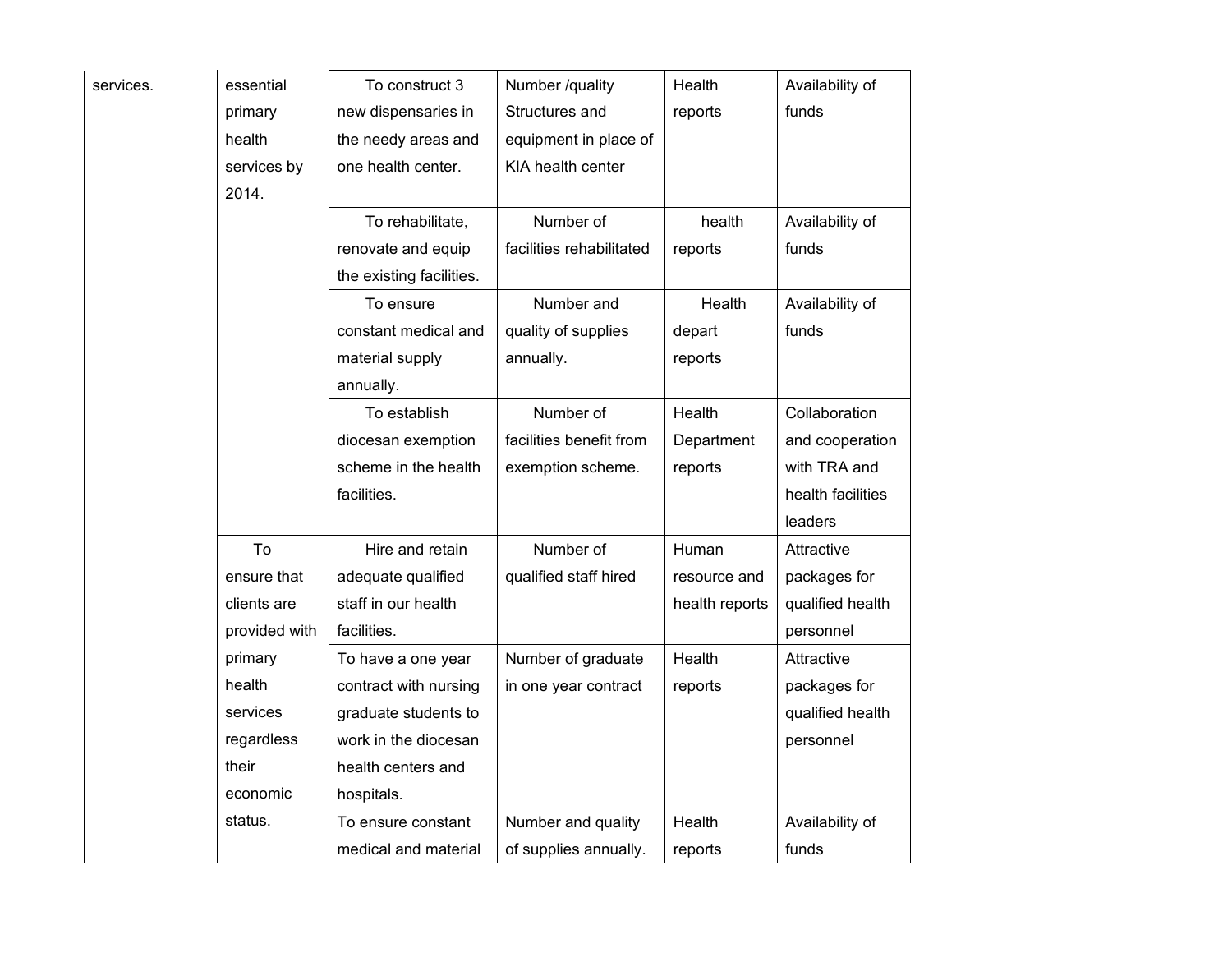|                                                                                  | supply annually.                                                                                                                                                |                                                                                                      |                                           |                                                                                                                        |
|----------------------------------------------------------------------------------|-----------------------------------------------------------------------------------------------------------------------------------------------------------------|------------------------------------------------------------------------------------------------------|-------------------------------------------|------------------------------------------------------------------------------------------------------------------------|
| To<br>strengthen<br>management<br>and<br>coordination<br>of the health<br>units. | To improve inter-<br>facilities networking<br>and collaboration.<br>To put in place<br>management<br>systems, policy for<br>health facilities                   | Number, and type of<br>interfacilities shared<br>Draft of policies<br>,TORs and<br>management system | Health<br>reports<br>Draft<br>document    | Effective<br>participation and<br>collaboration<br>from all<br>stakeholders.<br>Approved by<br>diocesan<br>authorities |
| To<br>increase the<br>capacity in<br>existing                                    | To update diocesan<br>education facilities<br>and their specific<br>needs by 2010.<br>To construct of St<br>Amadeus Sec school<br>and visitation sec<br>school. | Up date draft<br>report<br>Number of class<br>constructed                                            | Health<br>reports<br>Education<br>reports | Availability<br>of funds<br>Availability<br>of funds                                                                   |
| secondary<br>schools to<br>accommodat<br>e more<br>candidates.                   | To construct 20 new<br>classes in the<br>diocesan secondary<br>school by 2012                                                                                   | number of classes<br>constructed                                                                     | Education<br>reports                      | Availability<br>of funds                                                                                               |
|                                                                                  | Construction of 10<br>dormitories in the<br>secondary schools by<br>2012.                                                                                       | Number of<br>dormitories<br>constructed.                                                             | Education<br>reports                      | Availability<br>of funds                                                                                               |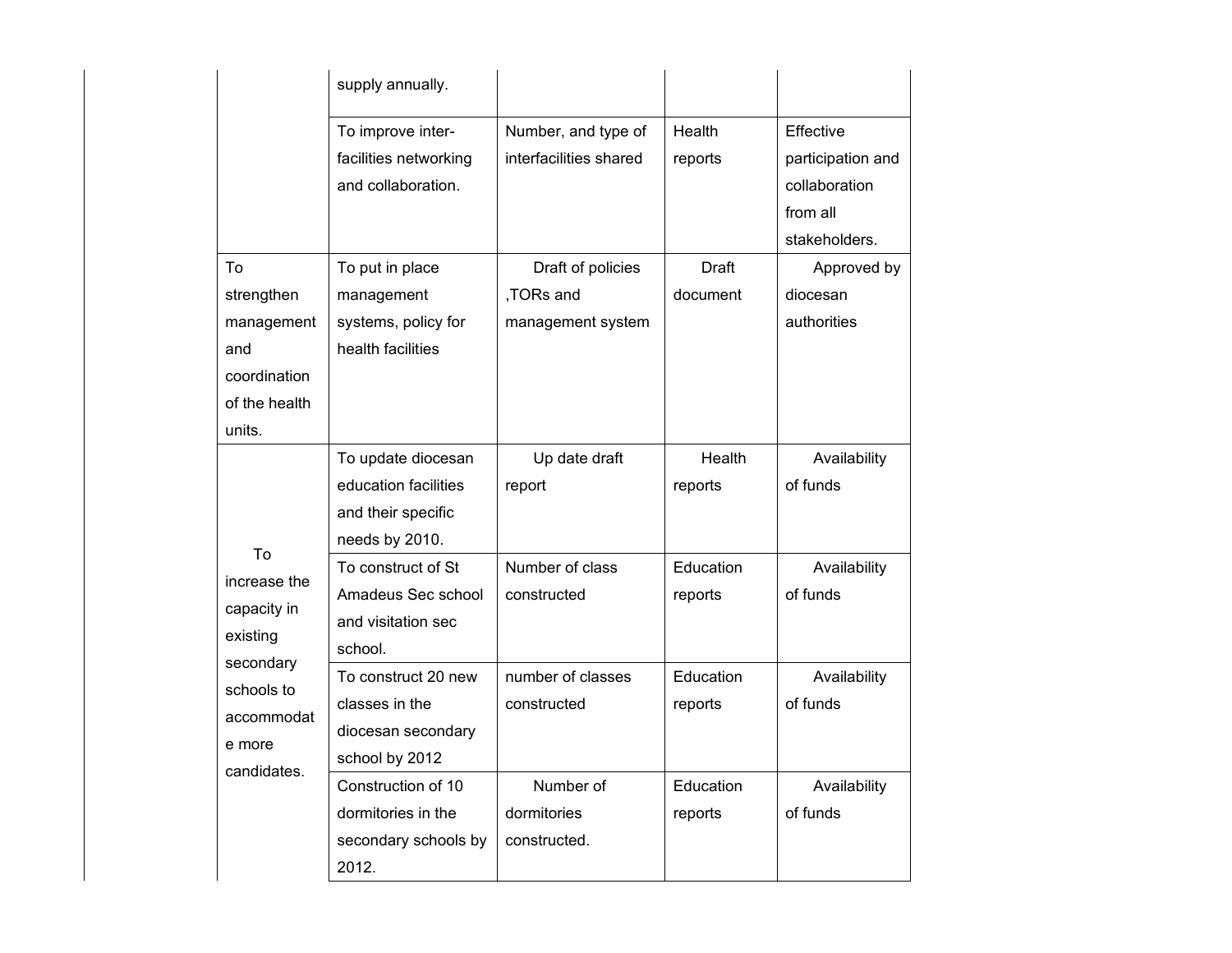|              | Construction and      | Number and            | Education | Availability     |
|--------------|-----------------------|-----------------------|-----------|------------------|
|              | equipping             | type of equipment     | reports   | of funds         |
|              | laboratories in the   | laboratories in place |           |                  |
|              | schools.              |                       |           |                  |
| To           | Recruitment,          |                       | Education | Availability     |
| improve      | placement and         |                       | reports   | of funds and     |
| standards    | training of staff.    |                       |           | attractive       |
| and capacity |                       | Number staff          |           | personnel        |
| of existing  |                       | recruited             |           | packages         |
| schools and  | Rehabilitate and      |                       | Education | Availability     |
| vocation     | renovation            |                       | reports   | of funds         |
| training     | Kilimanjaro boys'     |                       |           |                  |
| center.      | secondary school by   | Number of             |           |                  |
|              | 2010.                 | structures renovated  |           |                  |
|              | To organize meetings  | Number of             | Education | Effective        |
|              | for heads of schools, | meetings organized    | reports   | participation    |
|              | and principals.       | and conducted.        |           | and              |
|              |                       |                       |           | collaboration of |
|              |                       |                       |           | headmasters,     |
|              |                       |                       |           | principals and   |
|              |                       |                       |           | school           |
|              |                       |                       |           | authorities      |
| To           | To form a diocesan    | TORs for the          | Education | Diocesan         |
| strengthen   | education board.      | board                 | reports   | leadership will  |
| management   |                       |                       |           | approve the      |
| and          |                       |                       |           | board.           |
| coordination | Create awareness      | Number of meetings    | Awareness | Effective        |
| of the       | and operationalise of | organized to create   | creation  | participation    |
| diocesan     | education policy.     | awareness             | reports   | and              |
| schools.     |                       |                       |           | collaboration of |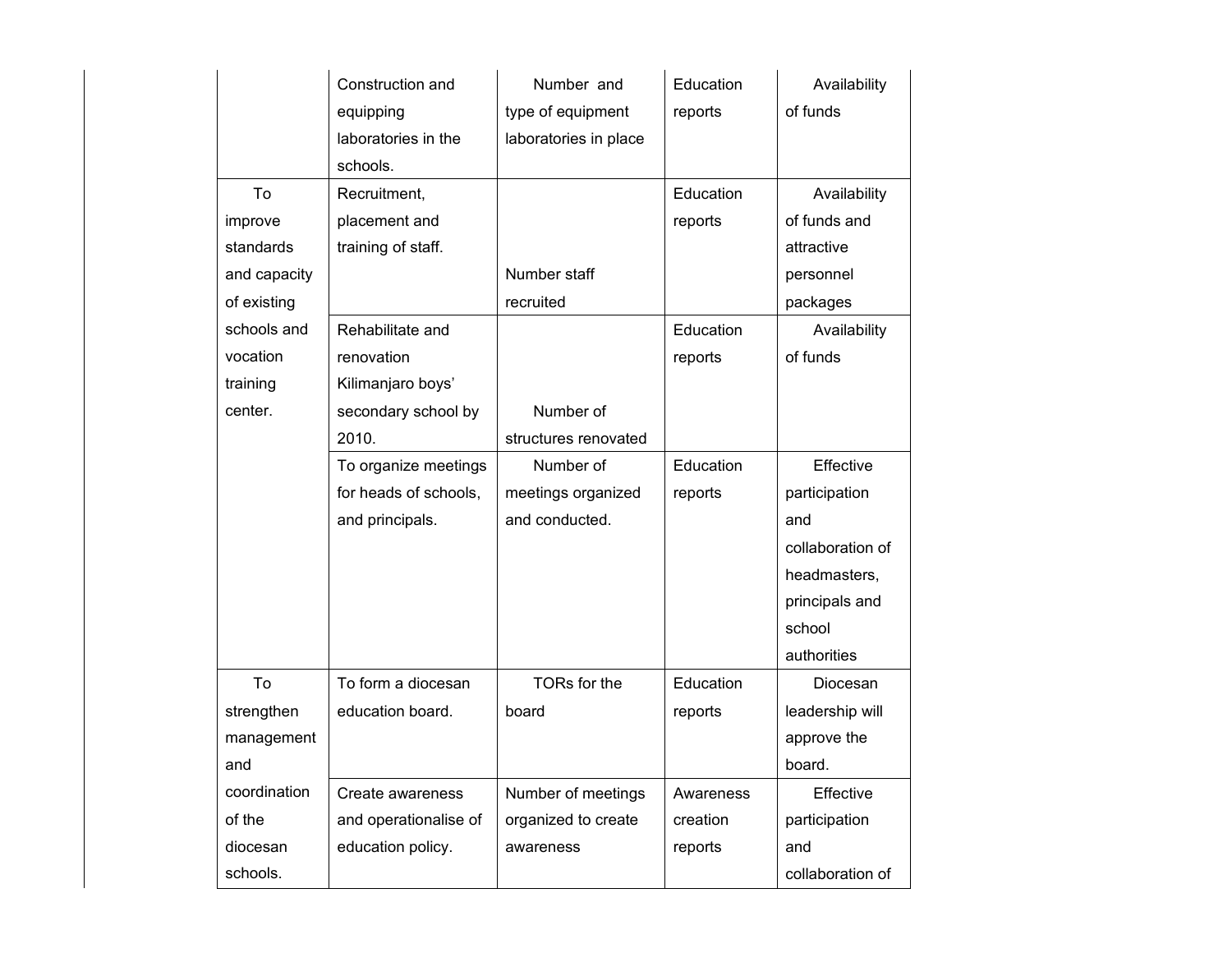|  |                            |                        |                        |                 | headmasters,     |
|--|----------------------------|------------------------|------------------------|-----------------|------------------|
|  |                            |                        |                        |                 | principals and   |
|  |                            |                        |                        |                 | school           |
|  |                            |                        |                        |                 | authorities      |
|  | To                         | To recruit 3           | Number of staff        | Employment      |                  |
|  | strengthen                 | programme staff,       | recruited.             | contracts.      |                  |
|  | the                        | programme officer,     |                        |                 |                  |
|  | management                 | accountant and field   |                        |                 |                  |
|  | of the                     | officer.               |                        |                 |                  |
|  | programmes                 | To conduct,            | Number of              | Reports of      | Effective        |
|  | of the                     | monthly, quarterly     | monthly, quarterly     | the meetings.   | participation of |
|  | rainbow                    | and annual meetings    | and annual meeting     |                 | all staffs.      |
|  | center                     | of rainbow staff.      | organized.             |                 |                  |
|  |                            | To conduct             | Number of              | Sensitization   | Effective        |
|  |                            | sensitization          | seminars conducted.    | seminar         | collaboration    |
|  | To                         | seminars to religious  |                        | reports.        | from religious   |
|  | increase                   | leaders, community     |                        |                 | ,Community       |
|  | awareness                  | leaders, heads of      |                        |                 | Leaders, and     |
|  |                            | schools and health     |                        |                 | health workers   |
|  | on the spread<br>of HIV to | workers.               |                        |                 |                  |
|  | 200,000                    | To develop, print and  | Number of IEC          | <b>HIV/AIDS</b> | Willingness      |
|  | people by                  | disseminate e2000      | disseminated.          | reports         | for the          |
|  | 2011                       | <b>IEC</b> materials   |                        |                 | community        |
|  |                            |                        |                        |                 | members to       |
|  |                            |                        |                        |                 | change           |
|  |                            |                        |                        |                 | behavior.        |
|  | To enhance                 | To provide nutritional | Number of              | <b>HIV/AIDS</b> | Availability of  |
|  | care support               | and financial support  | PLWHA and OVC,s        | reports         | financial        |
|  | and                        | to 300 PLWHA and       | obtain nutritional and |                 | resources        |
|  | mitigation to              | 300 OVC's              | financial support      |                 |                  |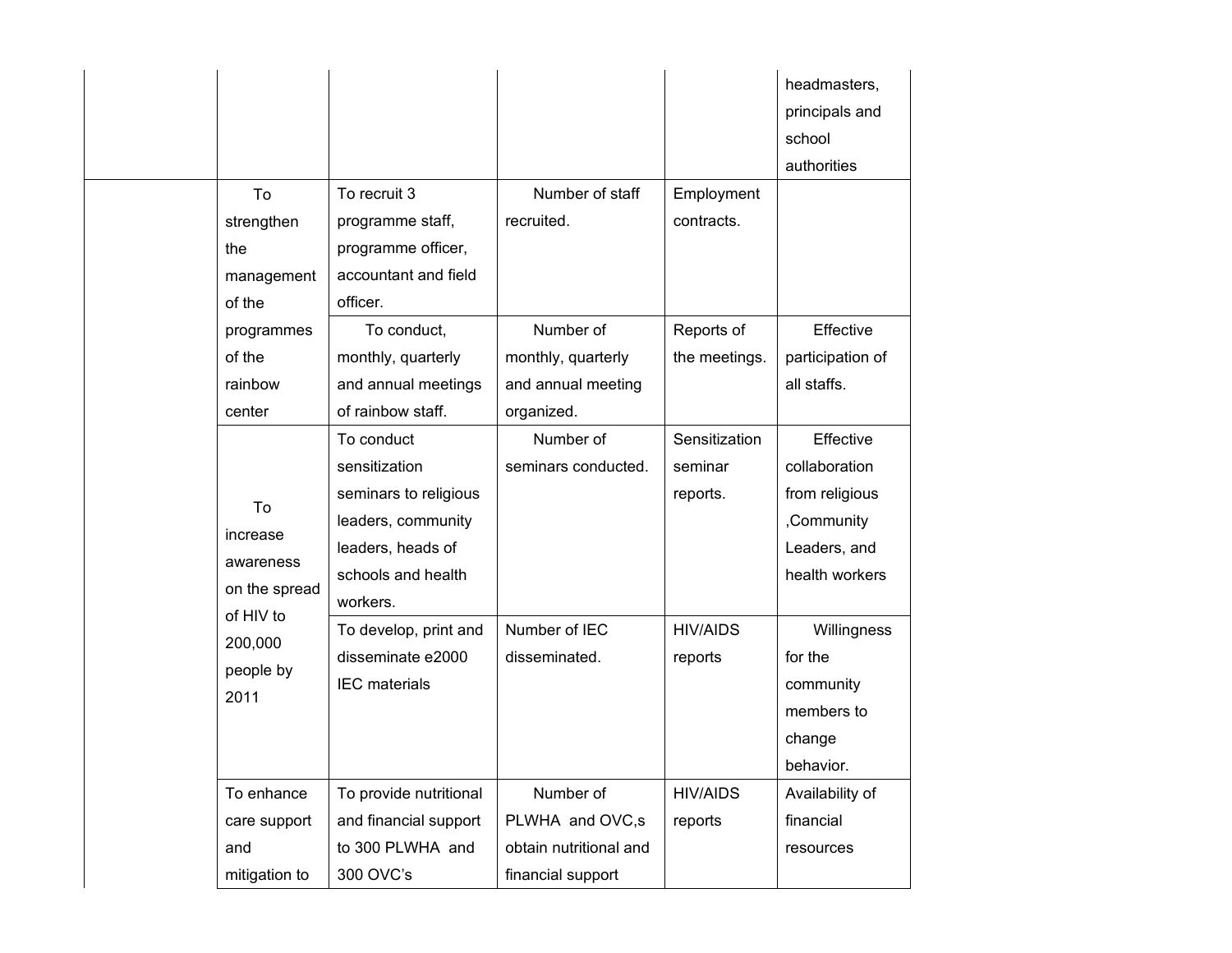|                 | 300 PLWHA,   |                         |                          |                 |                     |
|-----------------|--------------|-------------------------|--------------------------|-----------------|---------------------|
|                 | 300 OVC's    |                         |                          |                 |                     |
|                 | and affected |                         |                          |                 |                     |
|                 | households.  |                         |                          |                 |                     |
|                 |              | To counsel patients     | Number of                | <b>HIV/AIDS</b> | Effective           |
|                 |              | and affected            | patients counseled.      | Reports.        | collaboration       |
|                 |              |                         |                          |                 | from effected       |
|                 |              |                         |                          |                 | and affected.       |
|                 |              |                         |                          |                 |                     |
|                 |              | To conduct trainings    | Number of                | Training        | Willingness of      |
|                 |              | for 80 volunteers.      | volunteers trained.      | reports.        | community           |
|                 |              |                         |                          |                 | members to          |
|                 |              |                         |                          |                 | volunteer.          |
|                 |              | To provide VCT          | Number of people         | VCT reports     | Willingness of      |
|                 |              | services at rainbow     | obtain VCT services      |                 | community           |
|                 |              | centre.                 |                          |                 | members to use      |
|                 |              |                         |                          |                 | <b>VCT</b> services |
|                 |              | To purchase medical     | Number of                | VCT reports.    | Availability of     |
|                 |              | and supplies for        | medical supplies         |                 | funds               |
|                 |              | VCT, PMCT and CT        | procured                 |                 |                     |
|                 | To           | To recruit              | Contract for             | Development     | Attractive          |
| Goal 3:         | strengthen   | development             | development              | reports         | packages for        |
| Improved        | management   | coordinator.            | coordinator              |                 | qualified           |
| economic status | of           |                         |                          |                 | personnel           |
| to the          | development, | To train 3 staff in     | Number of staff          | Training        | Willingness         |
| communities     | disaster,    | project management      | trained                  | reports         |                     |
| through         | Gender and   | cycle.                  |                          |                 |                     |
| supporting      | livelihood   | To equip the office     | <b>Number facilities</b> | Office          | Availability of     |
| income          | programmes.  | with working facilities |                          | equipments      | funds               |
| generating      |              | and computers.          |                          | list            |                     |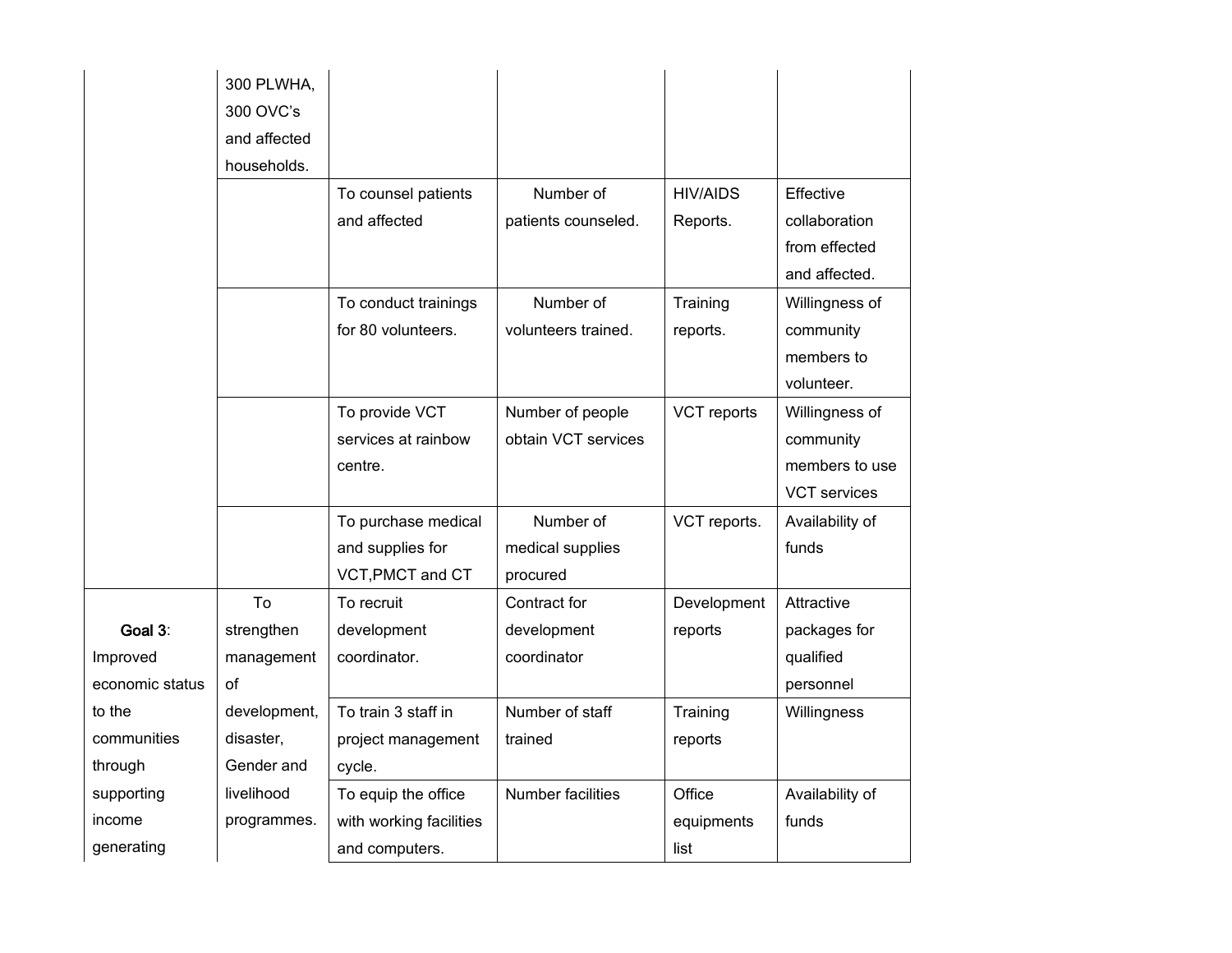| projects food    |                 | To purchase vehicle  |                      | Procurement | Availability of  |
|------------------|-----------------|----------------------|----------------------|-------------|------------------|
| security,        |                 |                      |                      | documents.  | funds            |
| environmental    | To reduce       | To train households  | Number of household  | Development | Effective        |
| and              | the income      | in managing income   | with capacity to     | reports     | participation of |
| empowerment of   | poverty, food   | generating projects, | increase their       |             | community        |
| community on     | insecurity      | morden agriculture   | income, food         |             |                  |
| entrepreneurship | and             | methods and          | production and       |             |                  |
| skills           | environmenta    | entrepreneurship.    | protect environment. |             |                  |
|                  | I degradation   | To create awareness  | Number of            | Programme   | Availability of  |
|                  | activities in   | on environment       | households aware     | reports.    | funds            |
|                  | the             | protection in the    | with issues of       |             |                  |
|                  | households.     | households.          | environment          |             |                  |
|                  | To              | To undertake needs   | Number of            | Development | Availability of  |
|                  | provide         | assessment           | awareness meeting    | reports     | funds            |
|                  | support to      |                      | conducted            |             |                  |
|                  | OVC's           |                      |                      |             |                  |
|                  | affected and    |                      |                      |             |                  |
|                  | infected with   |                      |                      |             |                  |
|                  | <b>HIV/AIDS</b> |                      |                      |             |                  |
|                  | widow, aged,    |                      |                      |             |                  |
|                  | disabled and    |                      |                      |             |                  |
|                  | chronically ill |                      |                      |             |                  |
|                  | people.         |                      |                      |             |                  |
|                  |                 | To develop           | Number of            | Reports of  |                  |
|                  |                 | programme to         | programmes           | development |                  |
|                  |                 | address identified   | developed            | office      |                  |
|                  |                 | needs.               |                      |             |                  |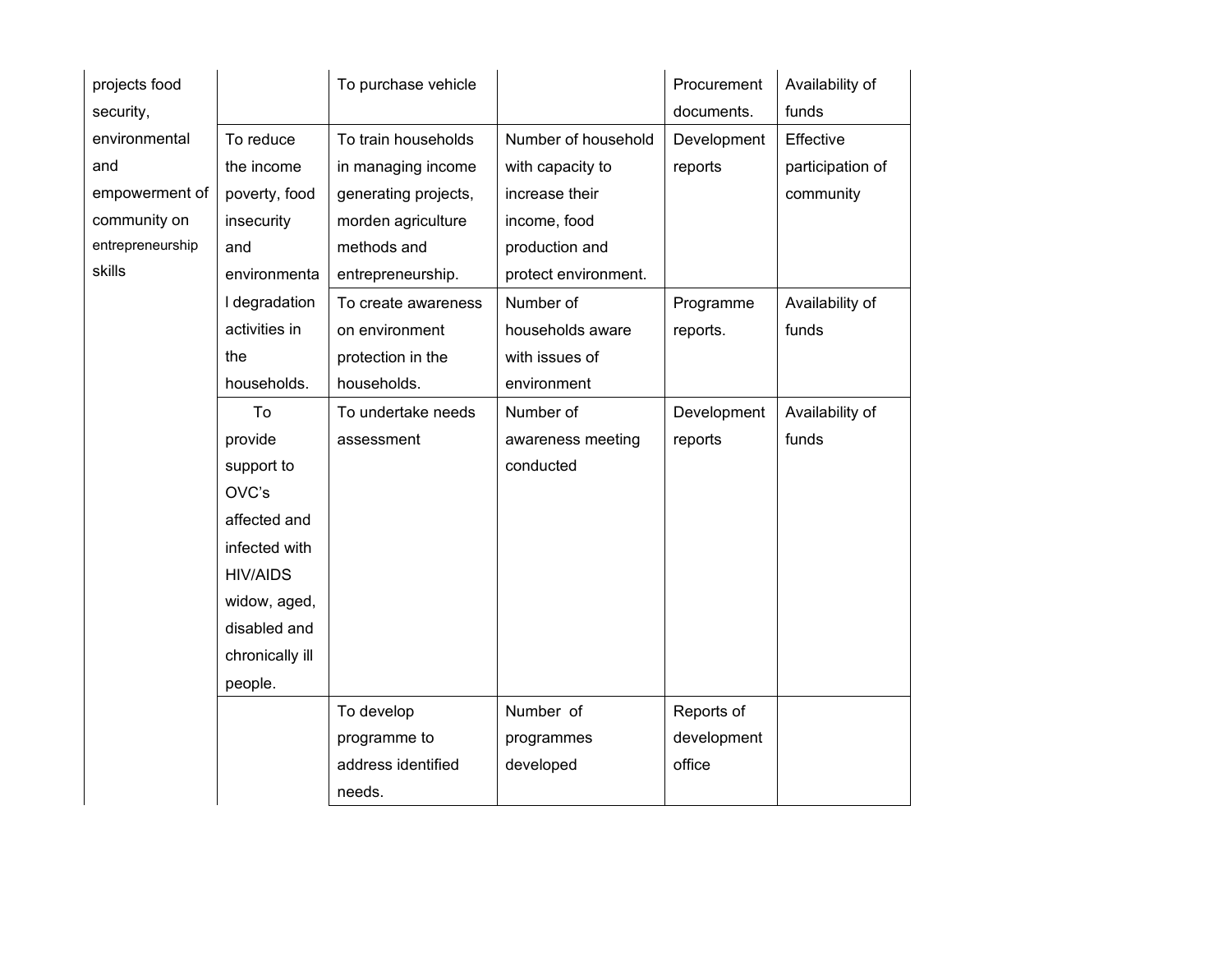|                 | To<br>provide<br>support to<br>OVC's,<br>affected,<br>infected with<br>HIV and<br>AIDS,<br>widows, aged<br>disabled and<br>chronically ill | To develop and<br>implementing<br>programmes for s<br>OVCs, affected,<br>infected with HIV and<br>AIDS, widows and<br>aged and ill patients | Number supported<br>provided | Development<br>reports | Availability of<br>funds |
|-----------------|--------------------------------------------------------------------------------------------------------------------------------------------|---------------------------------------------------------------------------------------------------------------------------------------------|------------------------------|------------------------|--------------------------|
|                 | patients.                                                                                                                                  |                                                                                                                                             |                              |                        |                          |
| Goal 4:         | To                                                                                                                                         | To organize and                                                                                                                             | Number of gender             | Development            | Gender reports           |
| Improved        | increase                                                                                                                                   | conduct awareness                                                                                                                           | awareness creation           | reports                |                          |
| gender equality | awareness                                                                                                                                  | creation seminars for                                                                                                                       | organized.                   |                        |                          |
| in the diocese  | on gender                                                                                                                                  | priests, religious and                                                                                                                      |                              |                        |                          |
| by empowering   | equity in                                                                                                                                  | laity leaders.                                                                                                                              |                              |                        |                          |
| the families.   | families                                                                                                                                   | To identify gender                                                                                                                          | Number of Gaps               | Development            | Gender reports           |
|                 |                                                                                                                                            | gaps in the                                                                                                                                 | identified                   | reports                |                          |
|                 |                                                                                                                                            | community and                                                                                                                               |                              |                        |                          |
|                 |                                                                                                                                            | develop strategies to                                                                                                                       |                              |                        |                          |
|                 |                                                                                                                                            | address them                                                                                                                                |                              |                        |                          |
|                 |                                                                                                                                            | To implement the                                                                                                                            | Number Gaps                  | Development            | Gender reports           |
|                 |                                                                                                                                            | strategies                                                                                                                                  | addressed.                   | reports                |                          |
|                 |                                                                                                                                            | Monitoring and                                                                                                                              | Number of monitoring         | Development            | Gender reports           |
|                 |                                                                                                                                            | evaluate.                                                                                                                                   | and evaluation               | reports                |                          |
|                 |                                                                                                                                            |                                                                                                                                             | conducted                    |                        |                          |
|                 | To have                                                                                                                                    | To develop financial                                                                                                                        | Draft of financial plan      | Draft                  | Effective                |
| Goal5:          | sound                                                                                                                                      | sustainability plan                                                                                                                         |                              | document               | cooperation              |
| Sustainable     | financial                                                                                                                                  | Dec 2014.                                                                                                                                   |                              |                        | from diocesan            |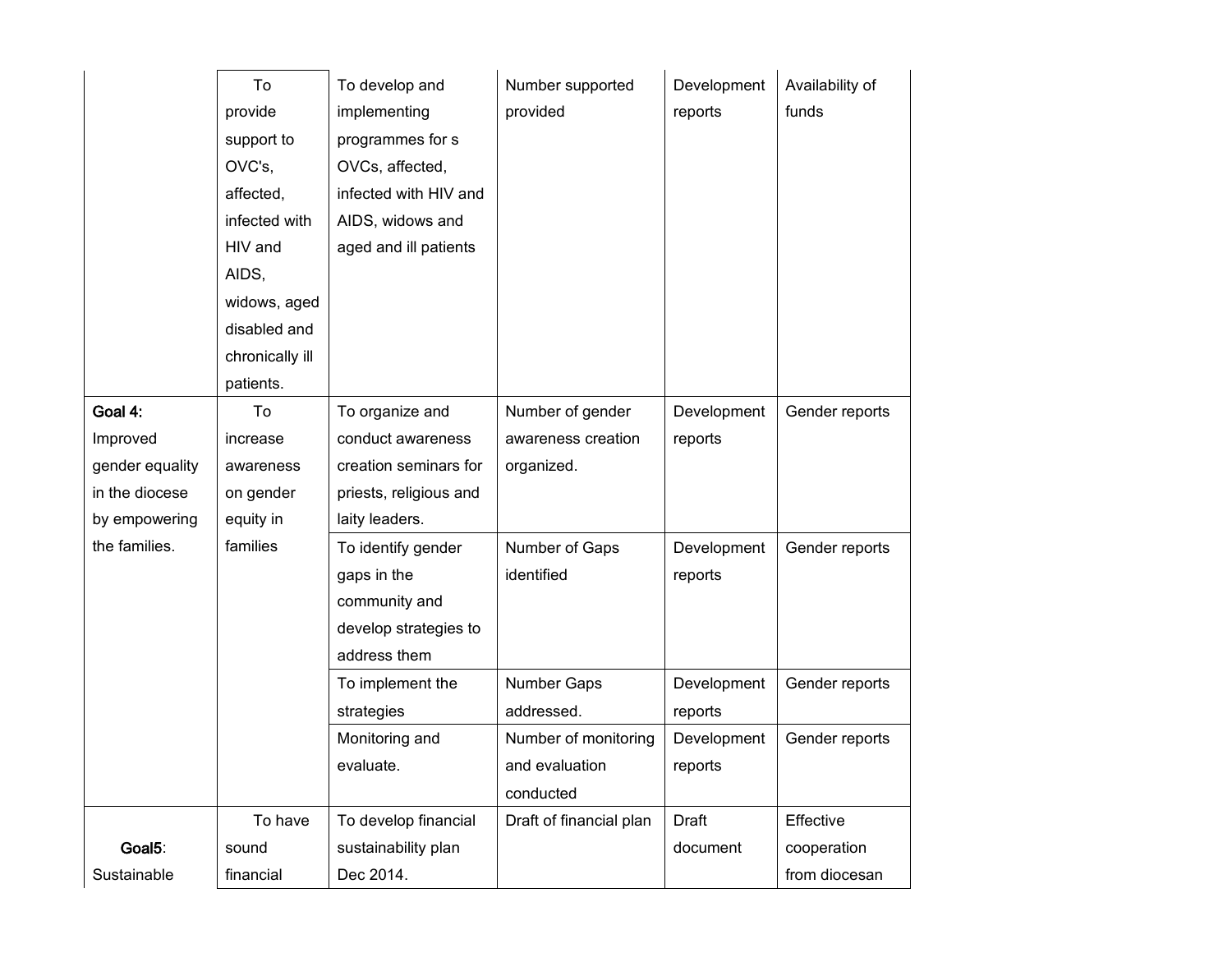| economic status                                                           | sustainability |                                                                                     |                                                                                                                                               |                                                                                           | stakeholders.                                                                                           |
|---------------------------------------------------------------------------|----------------|-------------------------------------------------------------------------------------|-----------------------------------------------------------------------------------------------------------------------------------------------|-------------------------------------------------------------------------------------------|---------------------------------------------------------------------------------------------------------|
| of the diocese                                                            | of the         |                                                                                     |                                                                                                                                               |                                                                                           |                                                                                                         |
| by strengthening<br>and establishing<br>income<br>generating<br>projects. | diocese        | To disseminate<br>Financial<br>sustainability plan<br>To operationalise the<br>plan | Number/meetings<br>organized to<br>disseminate financial<br>sustainability plan<br>Number of<br>investments/economic<br>ventures in operation | Sustainability<br>and diocesan<br>reports<br>Sustainability<br>implementati<br>on reports | Effective<br>cooperation<br>from diocesan<br>stakeholders.<br>Effective<br>cooperation<br>from diocesan |
|                                                                           |                |                                                                                     |                                                                                                                                               |                                                                                           | stakeholders.                                                                                           |
|                                                                           |                | To assess existing                                                                  | Number of needs<br>identified                                                                                                                 | Assessment                                                                                | Gender reports                                                                                          |
|                                                                           |                | income generating                                                                   |                                                                                                                                               | reports.                                                                                  |                                                                                                         |
|                                                                           |                | projects and other<br>sources of funds by                                           |                                                                                                                                               |                                                                                           |                                                                                                         |
|                                                                           |                | June2011.                                                                           |                                                                                                                                               |                                                                                           |                                                                                                         |
|                                                                           |                | To monitor the plan                                                                 | Number of monitoring                                                                                                                          | Monitoring                                                                                | Effective                                                                                               |
|                                                                           |                |                                                                                     | conducted                                                                                                                                     | reports                                                                                   | monitoring                                                                                              |
|                                                                           |                |                                                                                     |                                                                                                                                               |                                                                                           | system and tool                                                                                         |
|                                                                           |                |                                                                                     |                                                                                                                                               |                                                                                           | in place                                                                                                |
|                                                                           |                | To review the existing                                                              | No. of reviwal                                                                                                                                | Draft of                                                                                  | Approved                                                                                                |
|                                                                           |                | constitutions                                                                       | meetings and issues                                                                                                                           | reviewed and                                                                              | sustainability                                                                                          |
|                                                                           |                |                                                                                     | suggested for change                                                                                                                          | new                                                                                       | plan will be                                                                                            |
|                                                                           |                |                                                                                     |                                                                                                                                               | approved                                                                                  | operationalised                                                                                         |
|                                                                           |                |                                                                                     |                                                                                                                                               | constitution                                                                              |                                                                                                         |
| Goal 6: Effective                                                         | To             | To review financial                                                                 | No of reviwal                                                                                                                                 | Draft of                                                                                  | Senate will                                                                                             |
| and efficient                                                             | improve        | regulation                                                                          | meetings and issues                                                                                                                           | reviewed and                                                                              | approve the                                                                                             |
| governance of                                                             | management     |                                                                                     | suggested for change                                                                                                                          | new                                                                                       | changes                                                                                                 |
| the diocese                                                               | systems by     |                                                                                     |                                                                                                                                               | approved                                                                                  |                                                                                                         |
| through putting                                                           | Dec 2010       |                                                                                     |                                                                                                                                               | financial                                                                                 |                                                                                                         |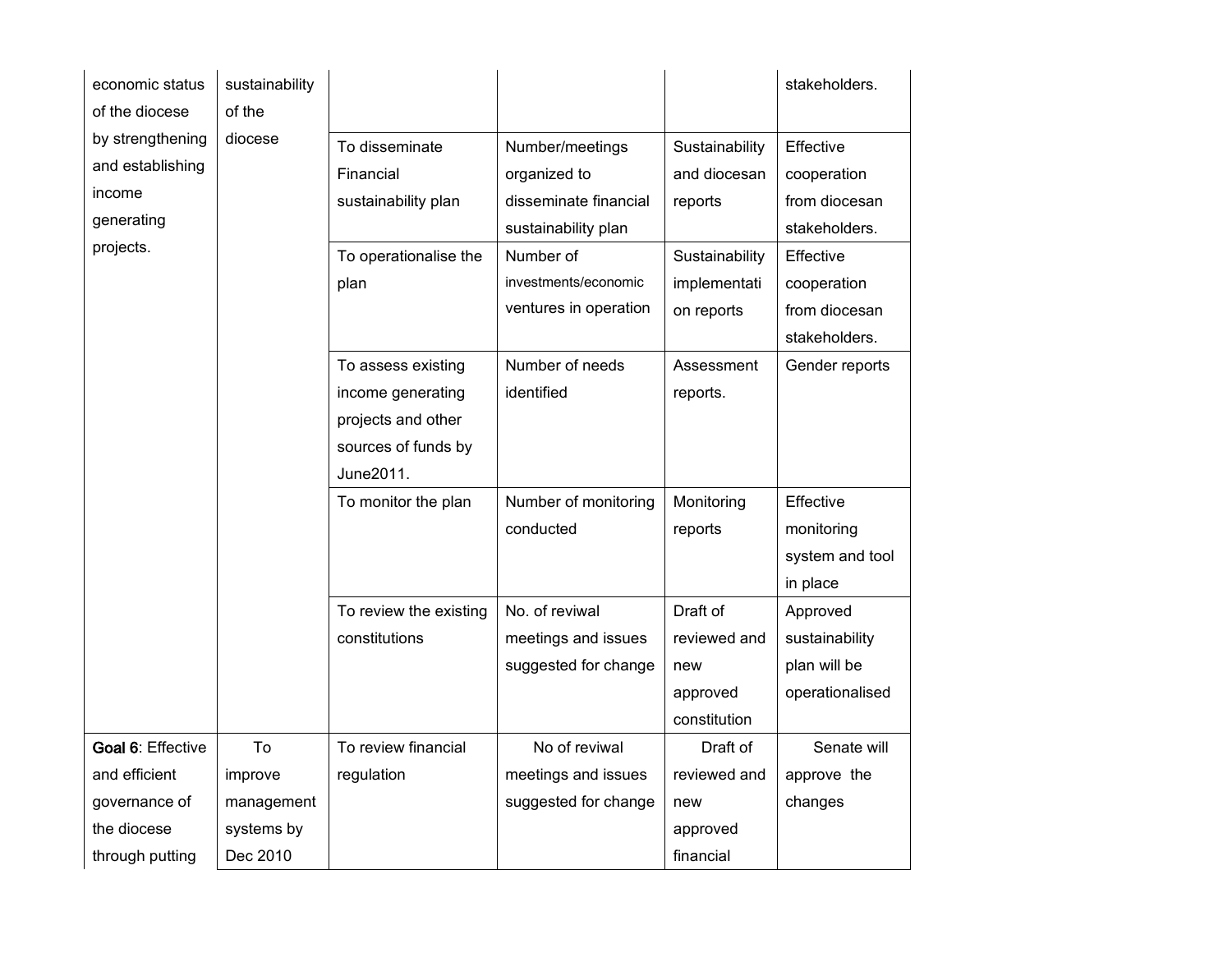| in place system, |              |                                  |                                      | regulations              |                            |
|------------------|--------------|----------------------------------|--------------------------------------|--------------------------|----------------------------|
| procedures and   |              |                                  |                                      |                          |                            |
| capacity         |              |                                  |                                      |                          |                            |
| building.        |              | To review<br>structures role and | No of reviwal<br>meetings and issues | Draft of<br>reviewed and | Senate will<br>approve the |
|                  |              | human resource                   | suggested for change                 | new                      | changes                    |
|                  |              | manual                           |                                      | approved                 |                            |
|                  |              |                                  |                                      | structures               |                            |
|                  |              |                                  |                                      | and HR                   |                            |
|                  |              |                                  |                                      | manual                   |                            |
|                  |              | To                               | Number of                            | Diocesan                 | Senate will                |
|                  |              | disseminate/orient               | copies/meetings for                  | meetings                 | approve the                |
|                  |              | people on the                    | disseminating to                     | reports                  | changes                    |
|                  |              | systems.                         | diocesan stakeholder                 |                          |                            |
|                  |              | To monitor and                   | Number of                            | Monitorin                | Effective                  |
|                  |              | evaluate the                     | monitoring organized                 | g reports                | monitoring                 |
|                  |              | operationalization of            | and conducted                        |                          | system and tool            |
|                  |              | the systems                      |                                      |                          | in place                   |
|                  |              | To conduct on                    | Number and                           | Assessm                  | Systems will               |
|                  |              | needs assessment                 | quality of personnel                 | ent reports.             | be in place                |
|                  |              | on number of                     | needs identified                     |                          | within time                |
|                  |              | qualified staff and              |                                      |                          | scheduled                  |
|                  |              | their training needs.            |                                      |                          |                            |
|                  | To           | To develop                       | Draft of HR                          | Draft of                 | Effective                  |
|                  | increase the | human resource                   | development plan                     | <b>HR</b>                | participation of           |
|                  | number of    | development plan                 | and strategies                       | development              | all diocesan               |
|                  | qualified    | and strategies to                |                                      |                          | dept, sect, units          |
|                  | personnel at | operationalise it.               |                                      |                          | and institutions.          |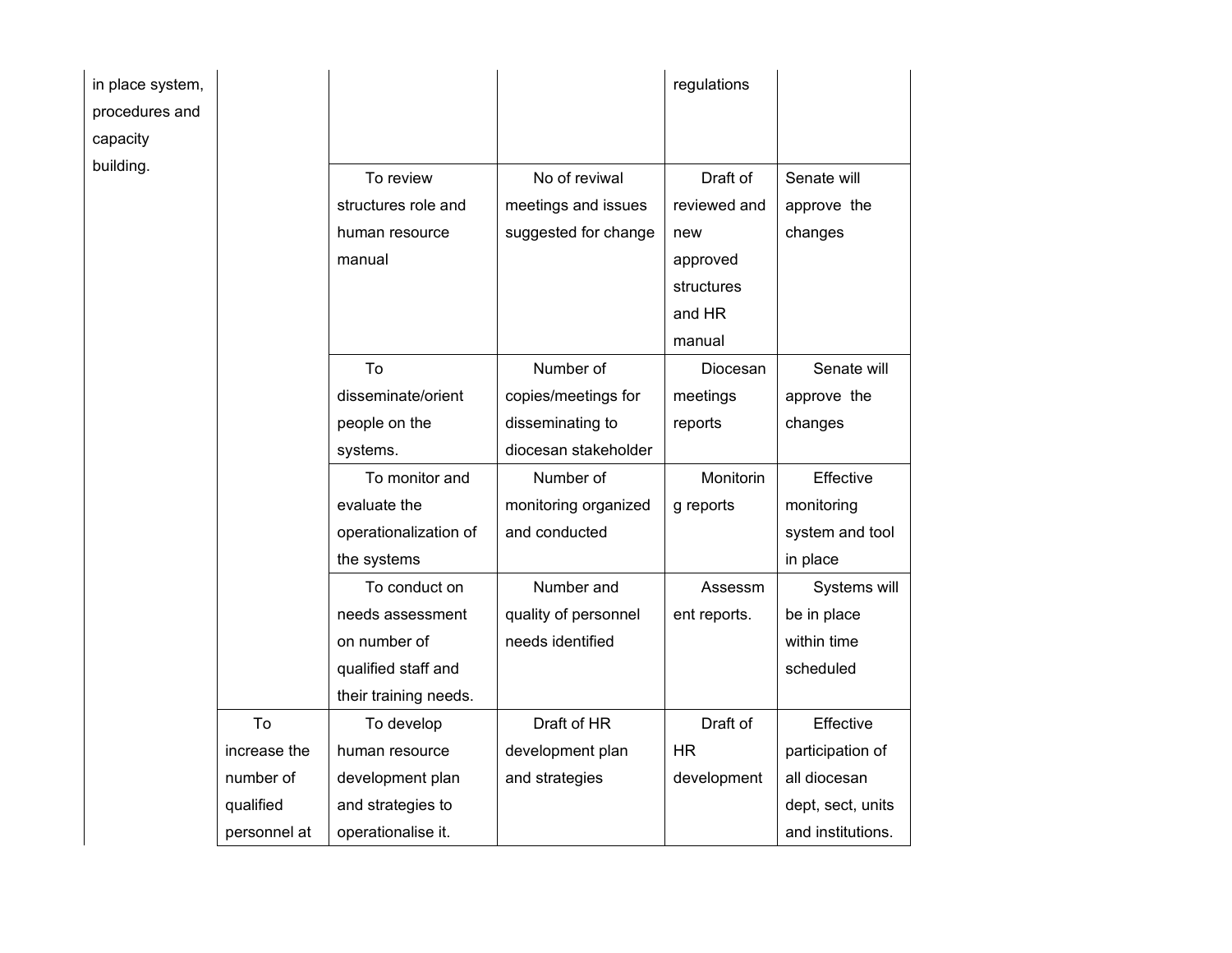| the Curia,    | To                    | Number of dept,      | <b>DHRDP</b>    | Effective         |
|---------------|-----------------------|----------------------|-----------------|-------------------|
| Institutions, | operationalize/imple  | institutions, units  | implementati    | participation of  |
| units and     | ment the DHRDP        | applying new DHDRP   | on reports      | all diocesan      |
| programmes    |                       |                      |                 | dept, sect, units |
| by Dec 2010.  |                       |                      |                 | and institutions. |
|               | To operationase       | Number of dept,      | <b>DHRDP</b>    | Effective         |
|               | the system.           | institutions, units  | implementati    | participation of  |
|               |                       | applying new DHDRP   | on reports      | all diocesan      |
|               |                       |                      |                 | dept, sect, units |
|               |                       |                      |                 | and institutions. |
|               | To monitor and        | Number of            | Monitorin       | Effective         |
|               | evaluate              | monitoring organized | g reports       | participation of  |
|               | implementation        | and conducted        |                 | all diocesan      |
|               |                       |                      |                 | dept, sect, units |
|               |                       |                      |                 | and institutions. |
|               |                       |                      |                 |                   |
|               | To organize           | Number of            | Statutory       | The               |
|               | statutory meetings.   | statutory meetings   | meeting         | approved          |
|               |                       | organized            | reports         | DHDRP will be     |
|               |                       |                      |                 | implemented       |
|               |                       |                      |                 | within time       |
|               |                       |                      |                 | frame             |
| To            | To review TOR's       | Number of            | Weekly,         | Effective         |
| improve       | of weekly, monthly,   | weekly, monthly,     | monthly,        | participation of  |
| coordination  | quarterly and annual  | quarterly and annual | quarterly and   | statutory         |
| and           | meetings              | meeting organized    | annual          | members.          |
| teamwork      |                       | using new TORs       | meetings        |                   |
| spirit at the |                       |                      | reports         |                   |
| curia,        | To organise           | Number of            | <b>Retreats</b> | Effective         |
| institutions  | meetings and retreats | retreats organized   | reports         | participation of  |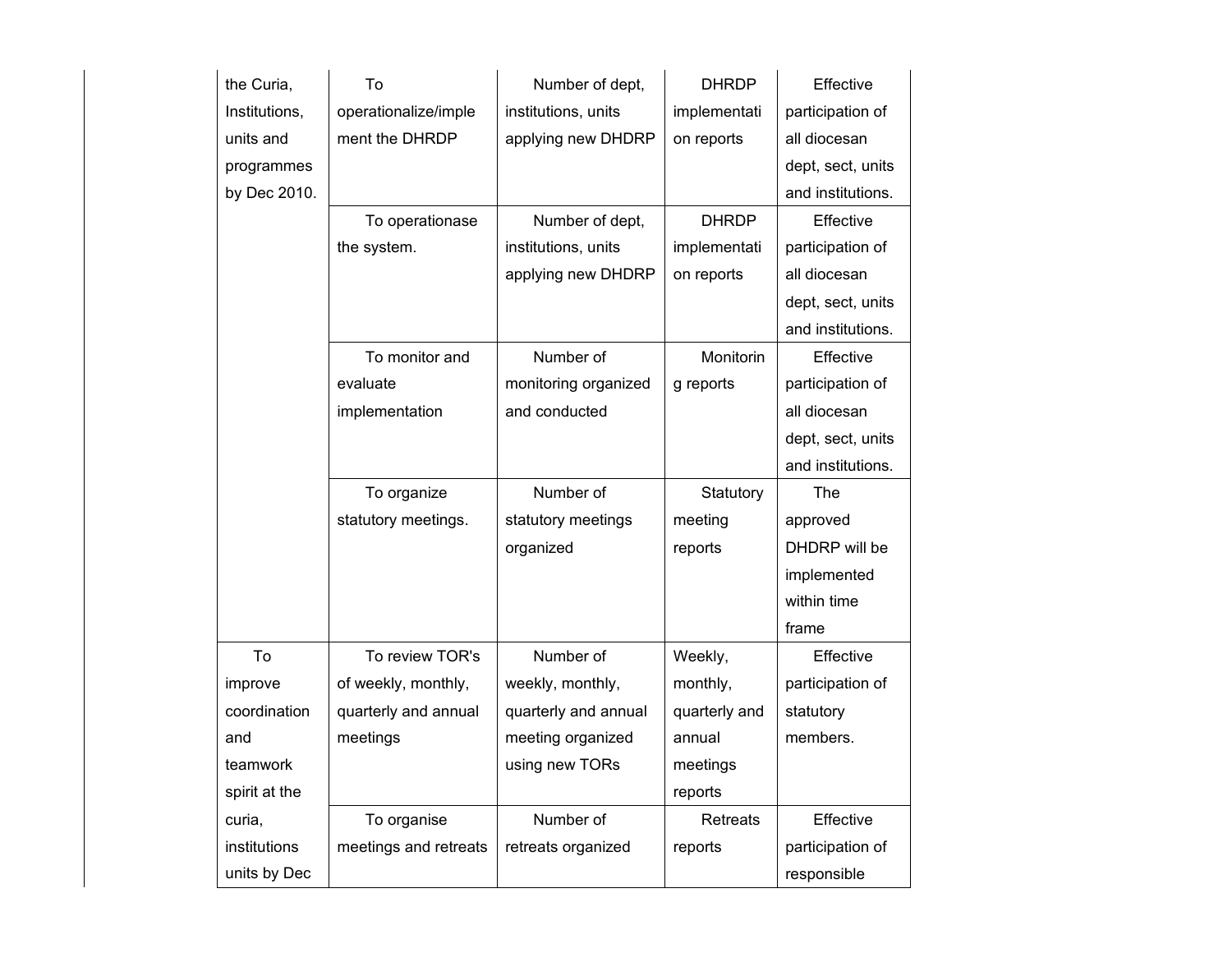| 2011         |                       |                        |            | actors.            |
|--------------|-----------------------|------------------------|------------|--------------------|
|              | To monitor and        | Number of              | Monitorin  | Effective          |
|              | evaluate.             | monitoring and         | g reports  | participation of   |
|              |                       | evaluation conducted   |            | responsible        |
|              |                       |                        |            | actors.            |
|              | To establish and      | Number of forum        | Forums     | The planned        |
|              | operationalise a      | organized              | reports    | activities will be |
|              | forum of Bishop and   |                        |            | implemented        |
|              | religious superiors.  |                        |            | according to the   |
|              |                       |                        |            | time schedule      |
|              | To conduct            | Number of needs        | Assessment | Effective          |
|              | needs assessment      | identified             | reports.   | participation of   |
|              | on working facilities |                        |            | all forum actors   |
|              | for diocesan offices, |                        |            |                    |
|              | dept, parishes, units |                        |            |                    |
|              | and institutions.     |                        |            |                    |
| To equip     | To develop plan       | Draft of               | Management | Effective          |
| diocesan     | on equipping          | plan/strategy to equip | reports    | participation of   |
| offices with | diocesan offices with | diocesan offices       |            | diocesan staff     |
| working      | working facilities.   |                        |            |                    |
| facilities.  | To implement the      | Number and type        | Management | Effective          |
|              | plan                  | of equipments          | reports    | participation of   |
|              |                       | provided to diocesan   |            | diocesan staff     |
|              |                       | offices                |            |                    |
|              | To monitor and        | Number of              | Monitoring | Availability       |
|              | evaluate              | monitoring and         | reports    | of funds within    |
|              |                       | evaluation conducted   |            | time frame         |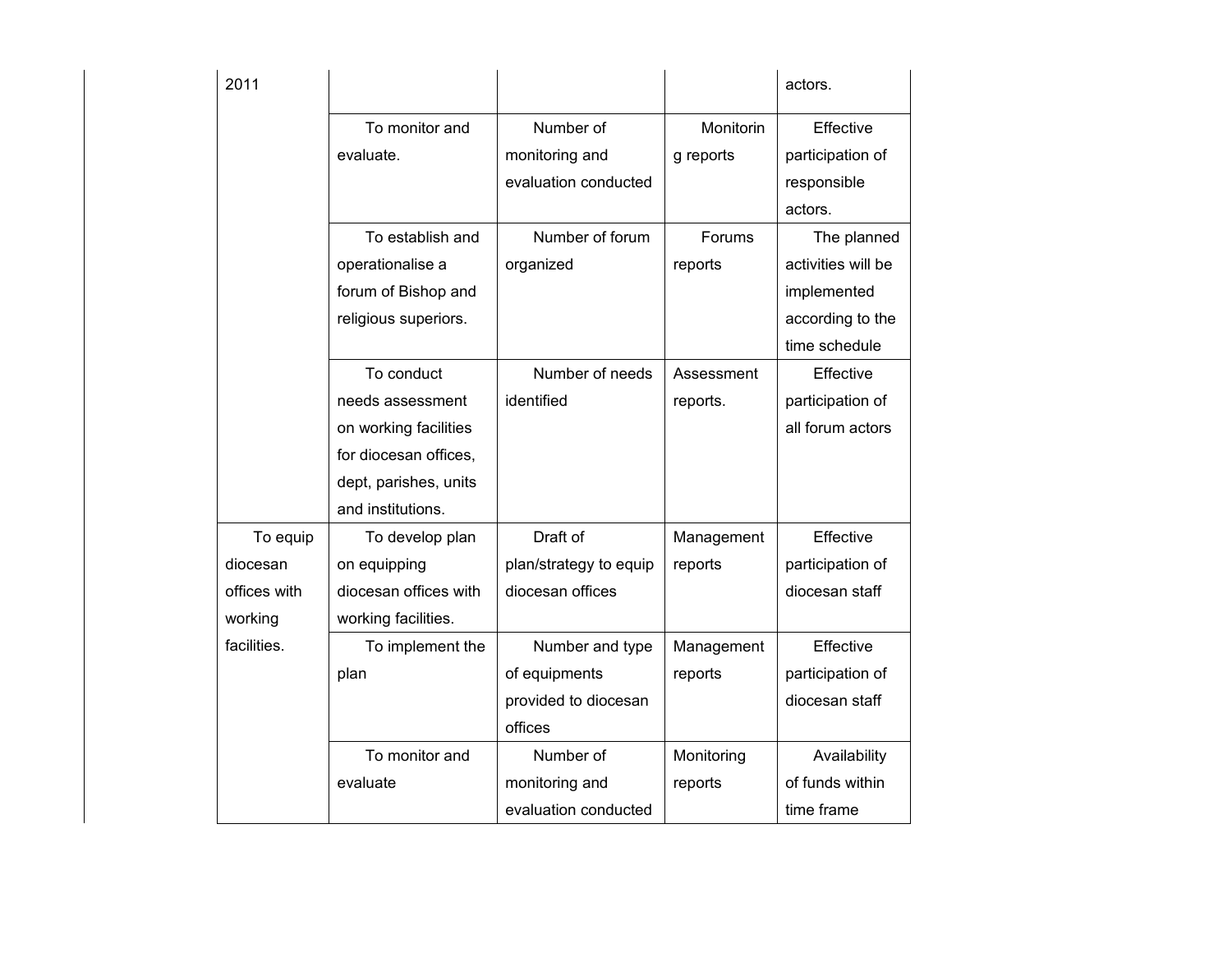|                  |               | Organize and         | Number of             | Diocesan  | A plan will      |
|------------------|---------------|----------------------|-----------------------|-----------|------------------|
|                  |               | conduct 3 training   | training organized    | reports.  | be implemented   |
|                  |               | workshop for create  |                       |           | within time      |
|                  |               | awareness on         |                       |           | scheduled        |
|                  |               | advocacy/pro poor    |                       |           |                  |
|                  |               | policies and budget  |                       |           |                  |
|                  |               | process              |                       |           |                  |
| Goal 7: Promote  | To create     | Formation of         | Number of             | Advocacy  | Effective        |
| participation of | awareness to  | diocesan advocacy    | diocesan              | committee | participation of |
| the Diocesan     | the diocesan  | committee            | stakeholders and      | Terms of  | diocesan         |
| leadership and   | leadership on |                      | TOR's for advocacy    | reference | stakeholders.    |
| community in     | advocacy      |                      | committee             | document  |                  |
| monitoring pro   | and pro       | Collecting and       | Number of             | Diocesan  | Advocacy         |
| poor policies    | policies and  | Disseminating of pro | policies disseminated | reports.  | committee will   |
| and strategies   | strategies by | poor policies        | to diocesan           |           | have mandate     |
| implemented by   | the end of    |                      | stakeholders.         |           | and resources    |
| government       | 2012          |                      |                       |           | for advocacy     |
|                  |               | Develop and          | Number of             | Diocesan  | Availability     |
|                  |               | implement advocacy   | diocesan religious    | reports.  | of policies and  |
|                  |               | programme            | leaders participating |           | strategies       |
|                  |               |                      | monitoring            |           | adopted by       |
|                  |               |                      | government policies   |           | government.      |
|                  | To            | Select policy,       | Number of issues      | Advocac   | Effective        |
|                  | facilitate    | issue, strategy to   | /sector identified    | y reports | participation of |
|                  | participation | follow-up            |                       |           | all diocesan     |
|                  | of the        |                      |                       |           | stakeholders     |
|                  | community     | Follow up and        | Key findings          | Advocac   | Effective        |
|                  | and diocesan  | analyse              |                       | y reports | participation of |
|                  | leadership in |                      |                       |           | all diocesan     |
|                  | the process   |                      |                       |           | stakeholders     |